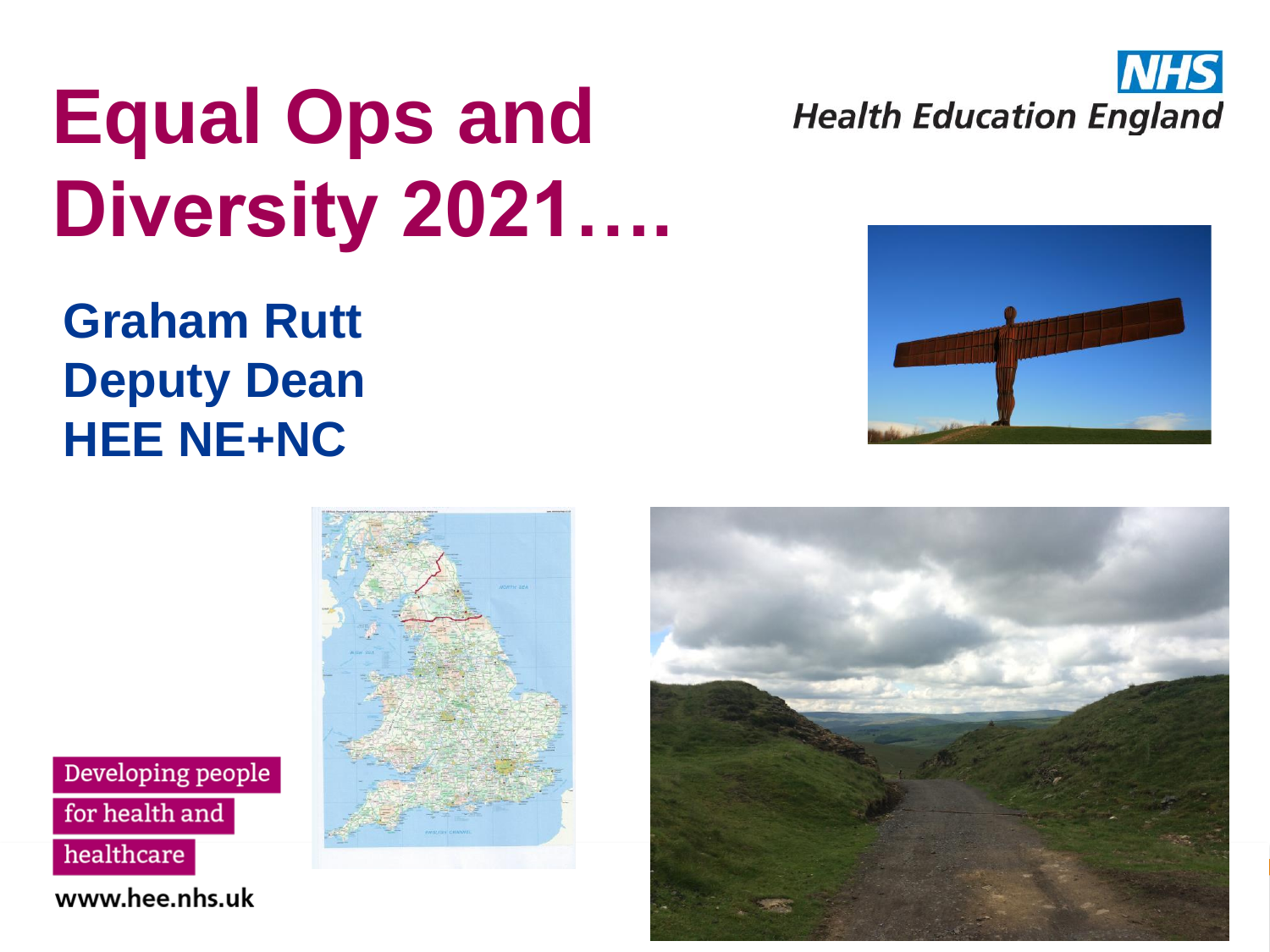

# **Graham's Zoom Rules**

- In the big group:
	- Mute yourself when not speaking
	- Hand up to speak.
	- If I do not notice you, unmute yourself and speak anyway
	- Video on all the time
	- Phones off or on silent
	- Emails off or on silent
	- Chatham House rule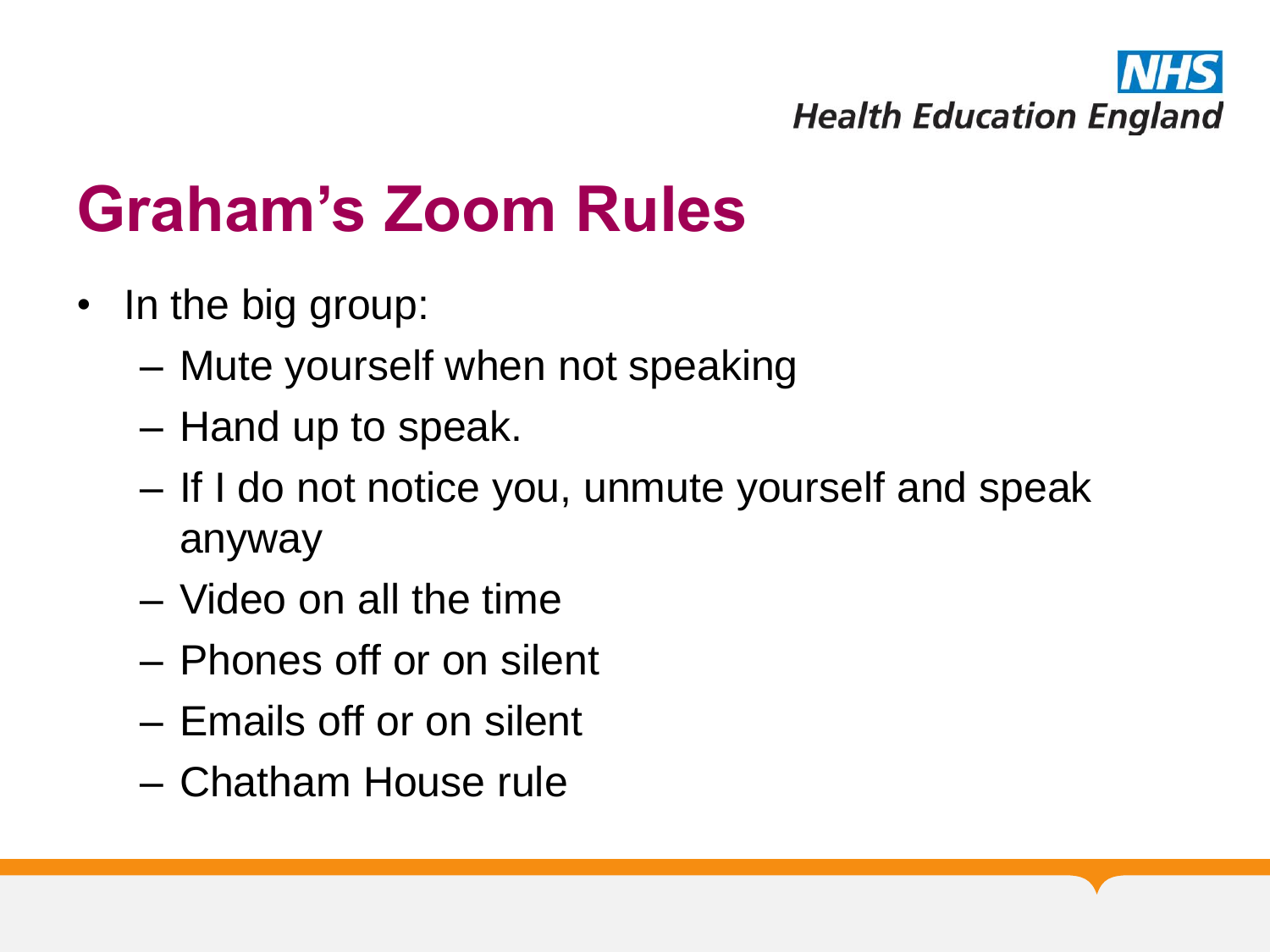

# **Graham's Zoom Rules**

- In the small group / pairs:
	- Microphone and video on all the time
	- Phones off or on silent
	- Emails off or on silent
	- Chatham House rule
- Respect, Listen etc etc etc.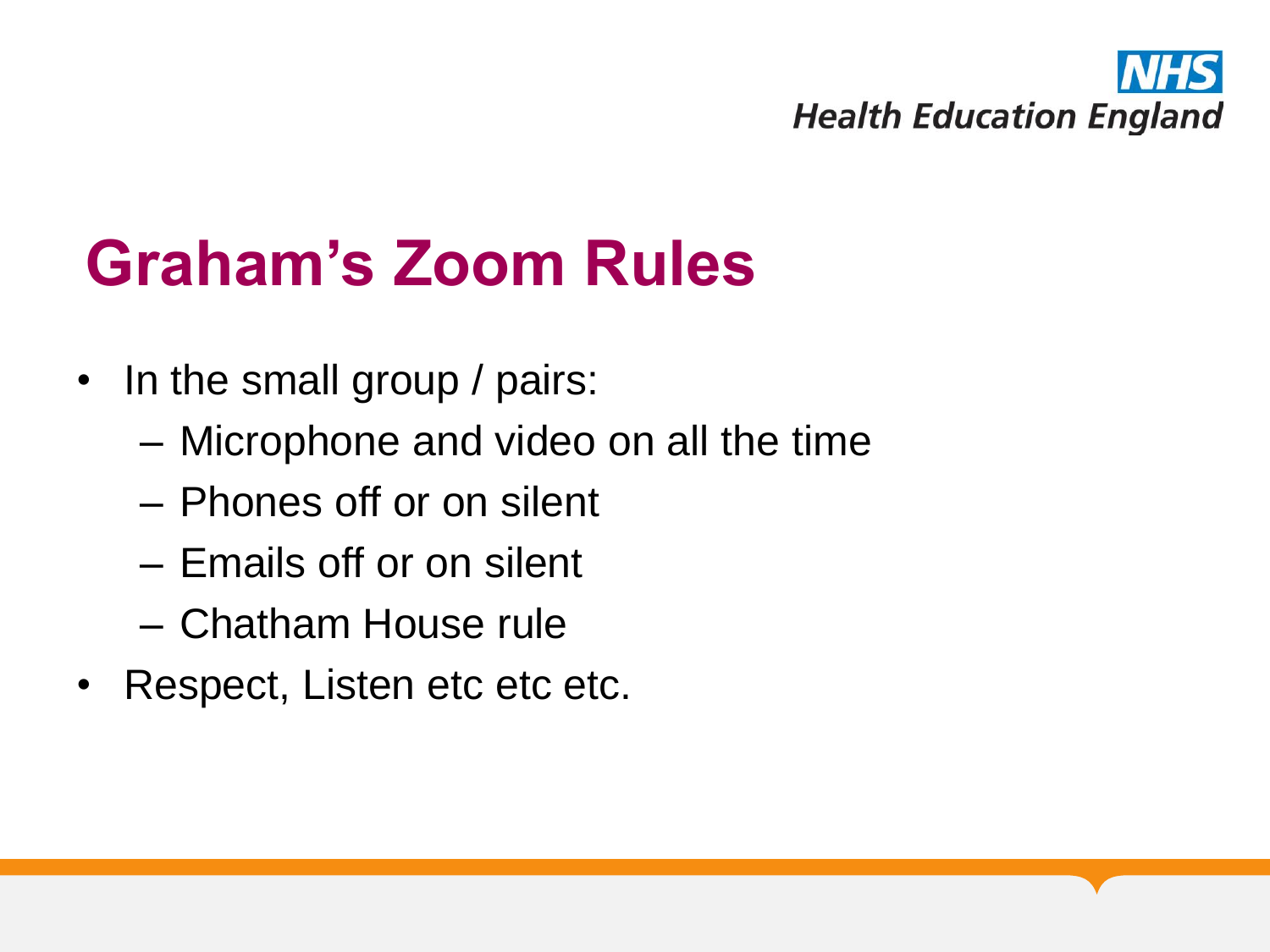

# **In the exercises**

- A copy of the exercise will be posted in the chat before you leave the big group
- Whenever you work in a new pair, spend a minute telling each other:
	- Who you are
	- Where you work
	- Any special interests inside or outside medicine
	- What you would be if you were not a doctor
- The exercises are always invitations: if you wish to share or discuss other relevant matters, by all means please do so…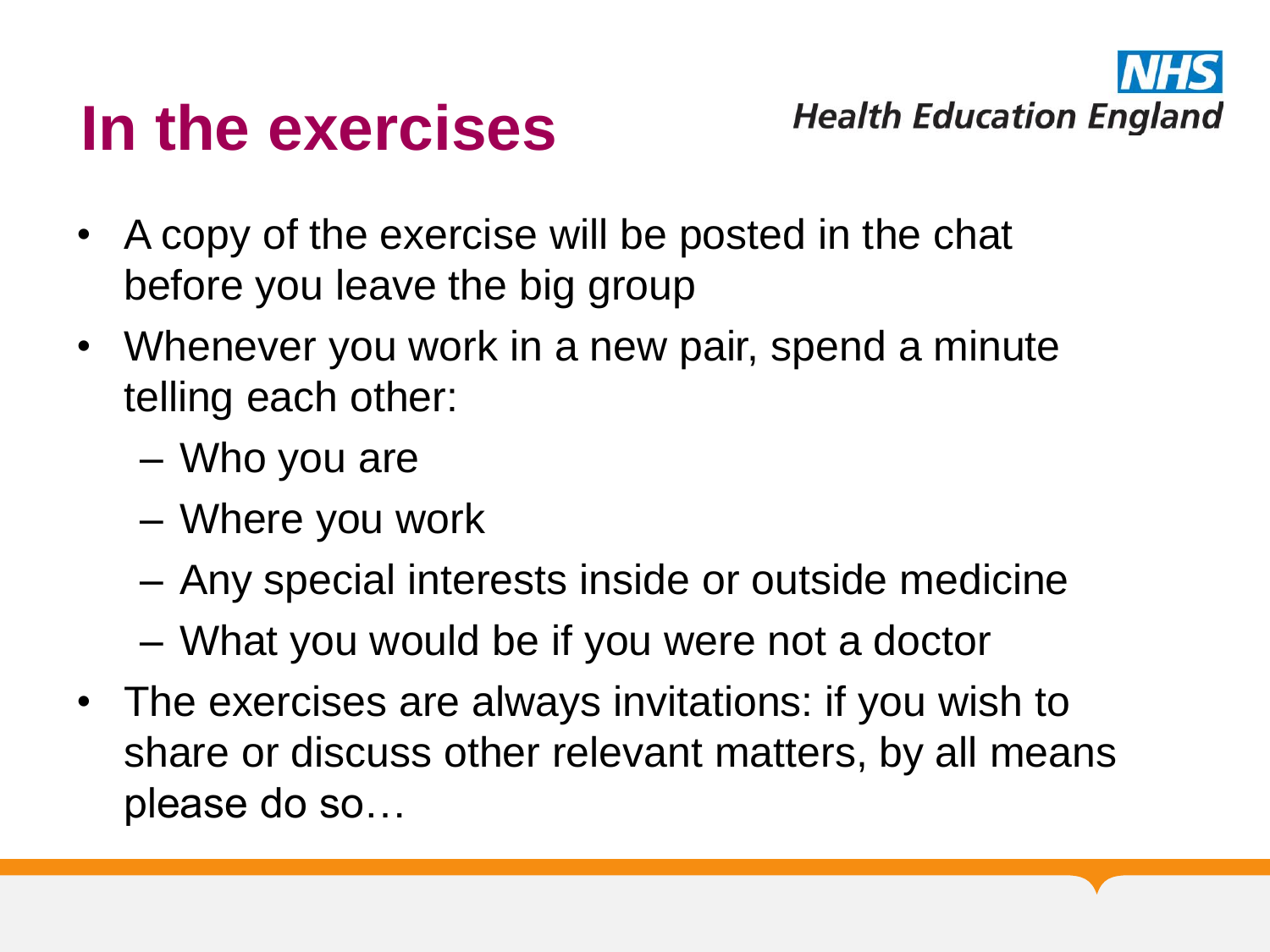

### **The Most Important Rule**

- There are no right answers to any of these exercises, but some wrong ones.
	- Some of them provide an opportunity to explore relevant issues without a clinical slant and are more about our personal thoughts and reactions than our professional ones
	- Some of them may provoke a strong reaction in you
	- All of them are rooted in real life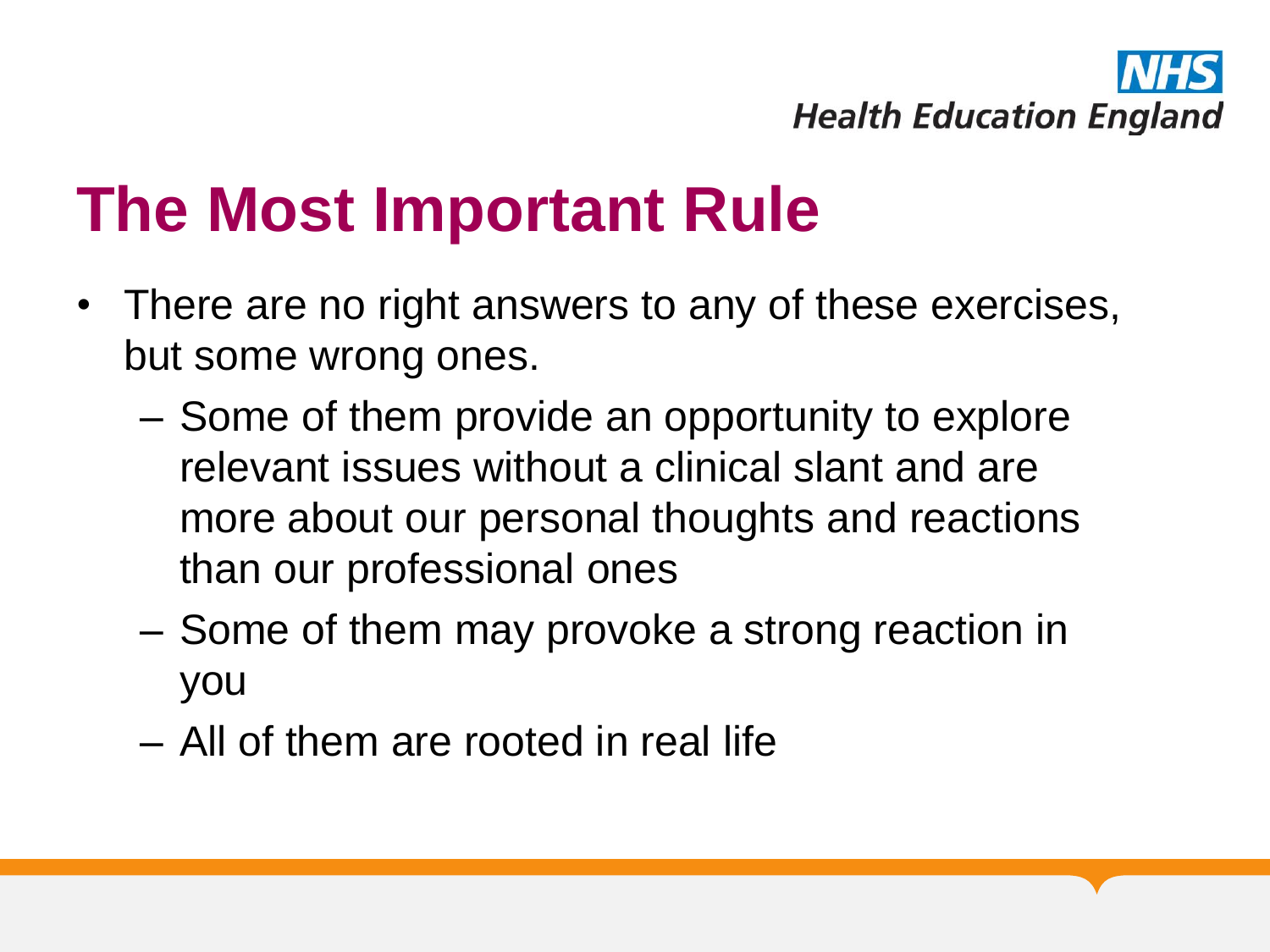# **Health Education England**

# **1. A concept**

- Equal opportunities and valuing diversity are not the same thing.
- Equal ops = law, difference, isolates groups
- Valuing diversity = maximising strengths, complementing each other, inclusiveness
- Paradoxically, both are important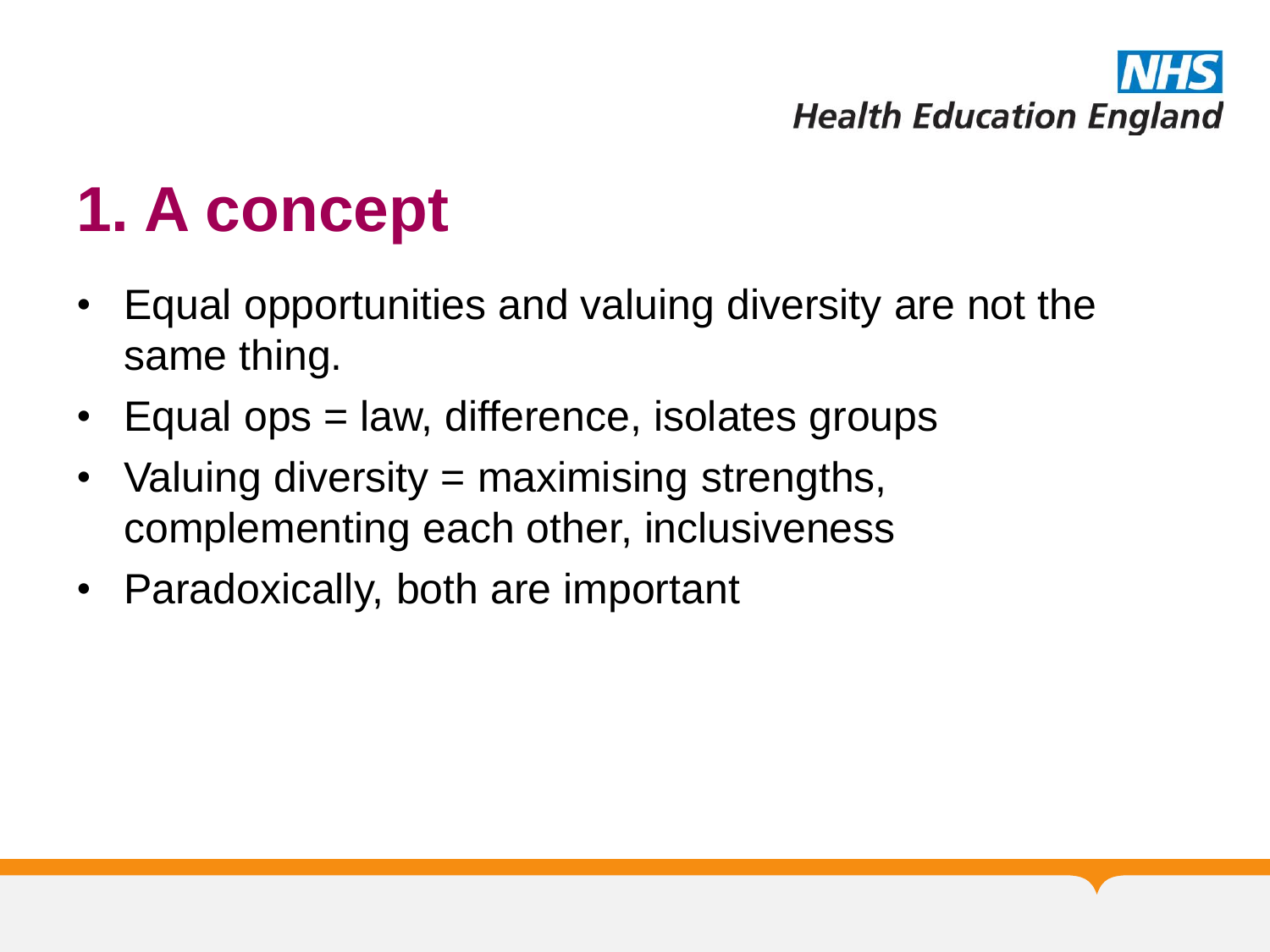

## **2. A truism**

- We all have prejudices
- "That which you acknowledge you can control; that which you do not acknowledge controls you"

de Mello, Awareness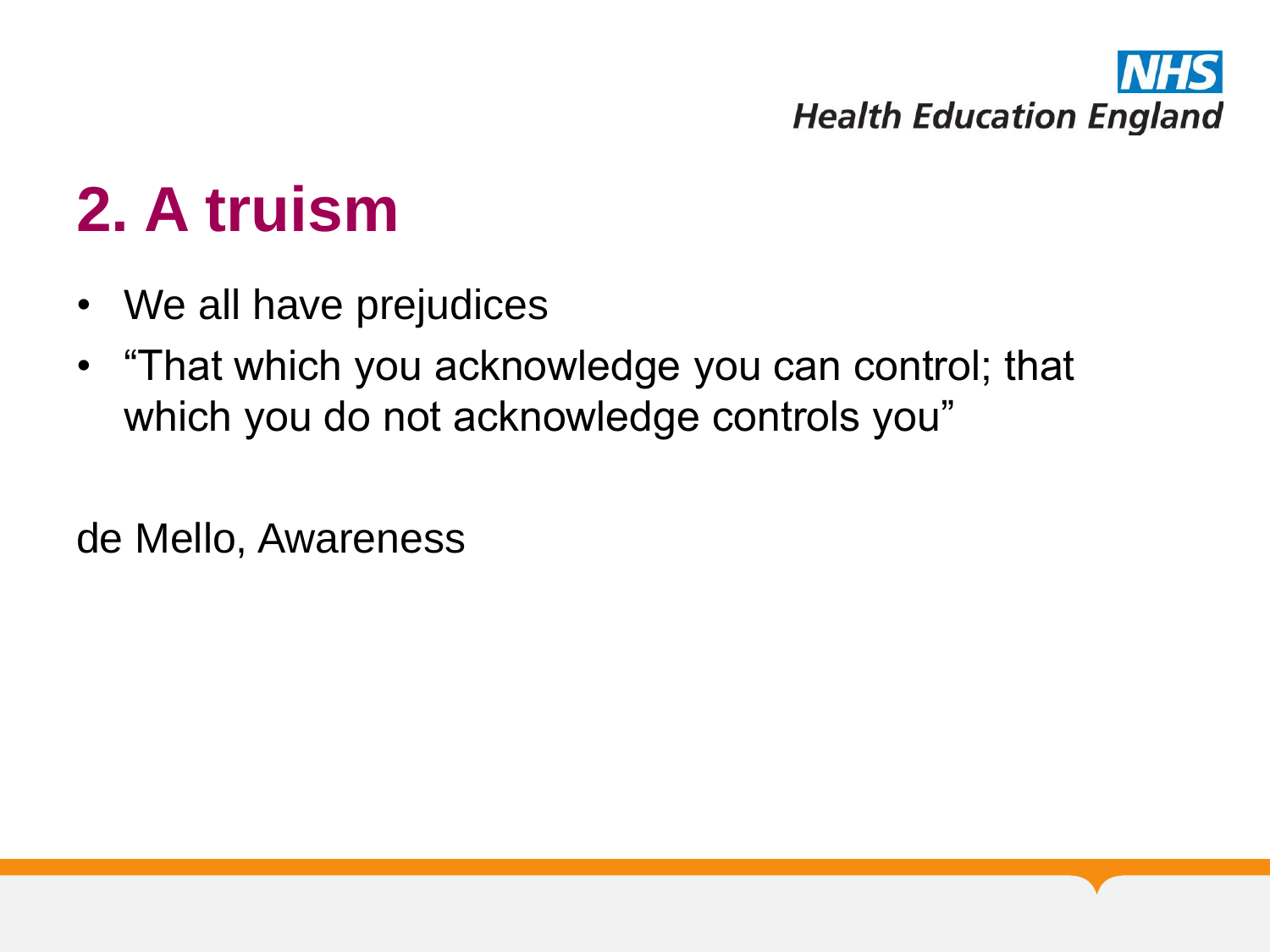

# **3. Some definitions**

- Stereotype Using assumptions
- Prejudice

Pre-judging

• Discrimination

Acting on a difference based on prejudice or stereotyping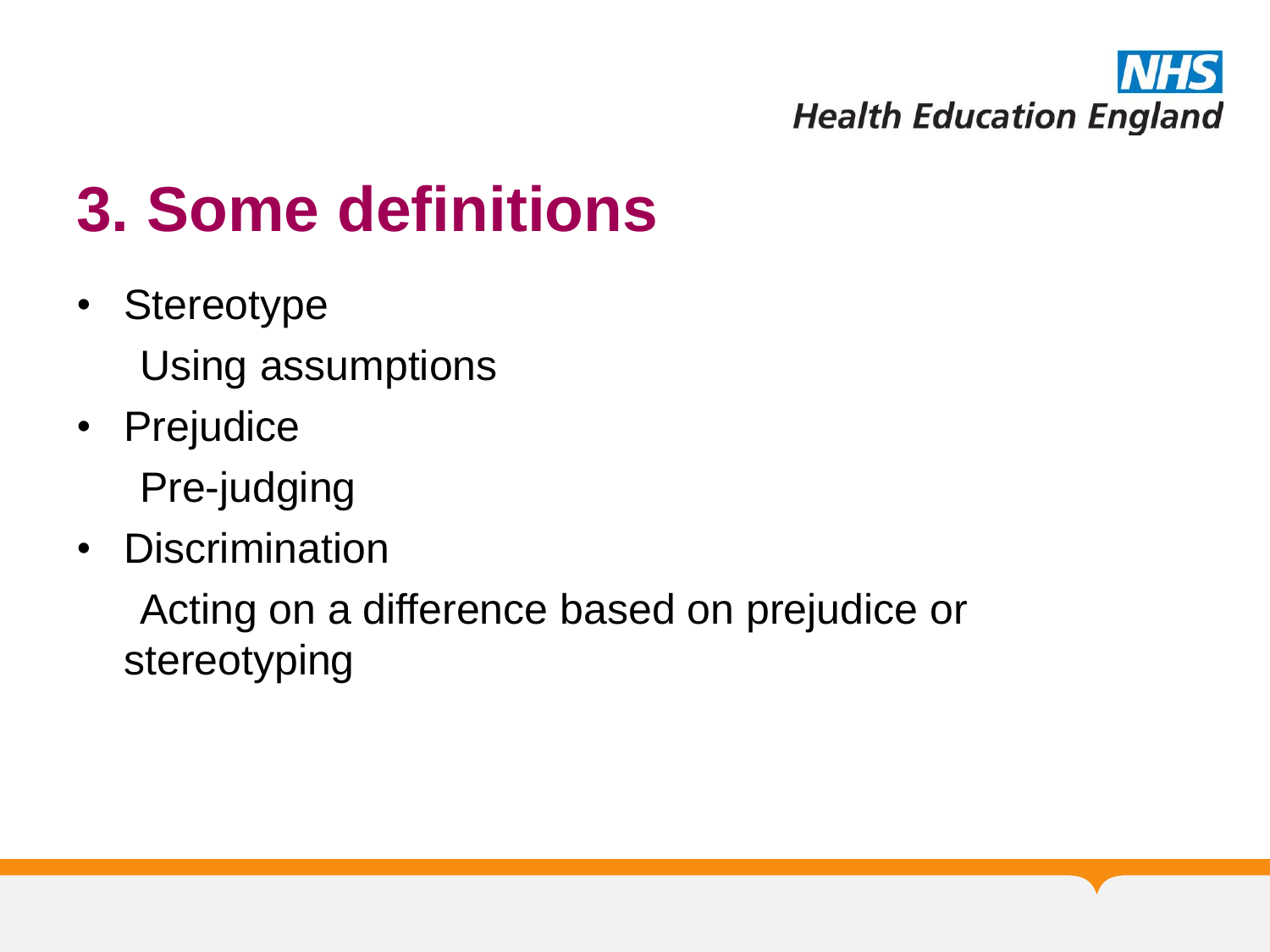

# **The Equalities Act (2010)**

- •Age
- •Disability
- •Sex
- •Gender reassignment
- •Race
- •Religion or belief
- •Sexual orientation
- •Pregnancy and maternity
- •Any combination, perception or association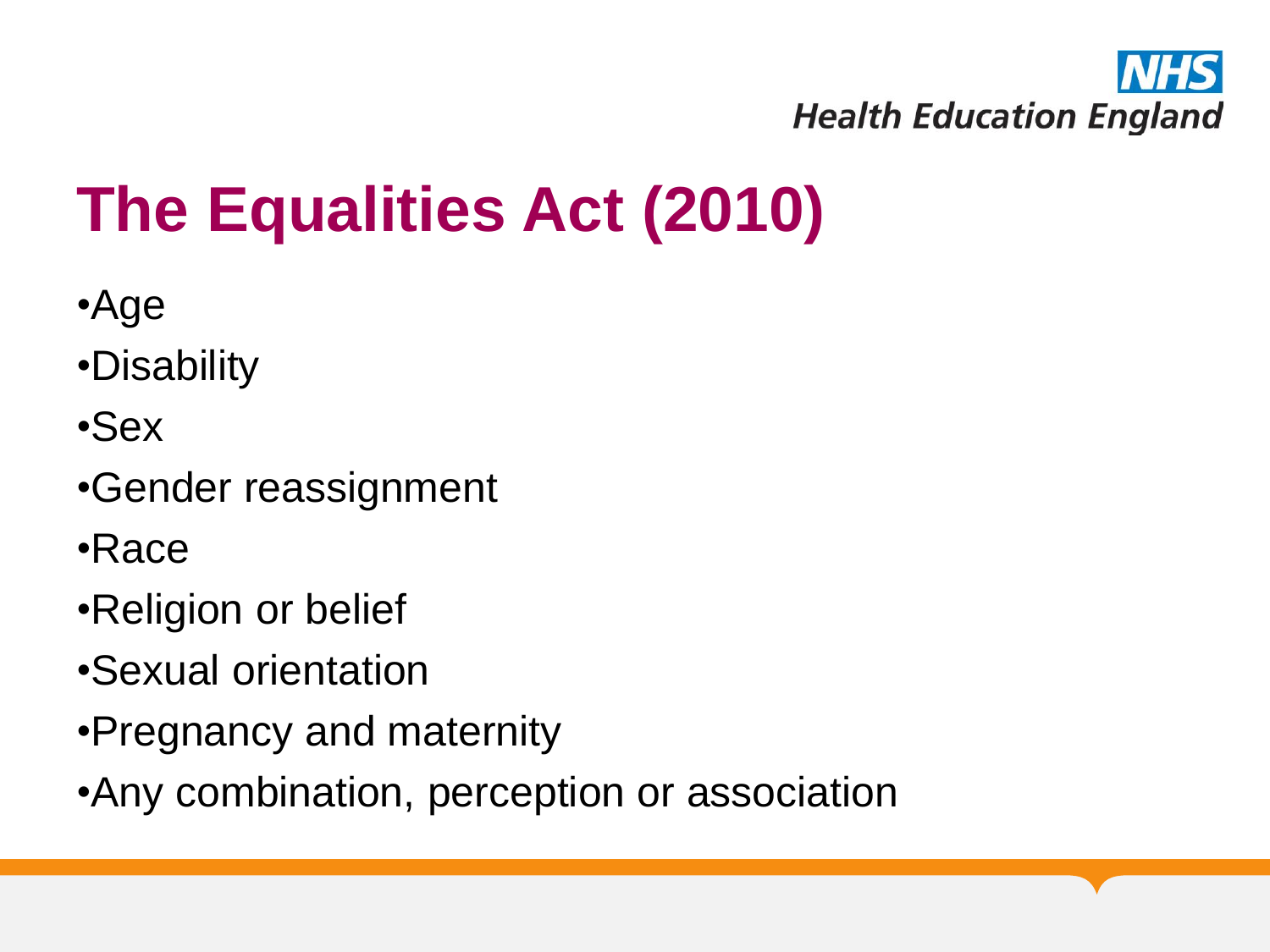

#### **And:**

- Employers liable for third party harassment if aware and take no action
- Employer has to prove innocence
- Some exceptions:
	- Positive action
	- Genuine occupational qualifications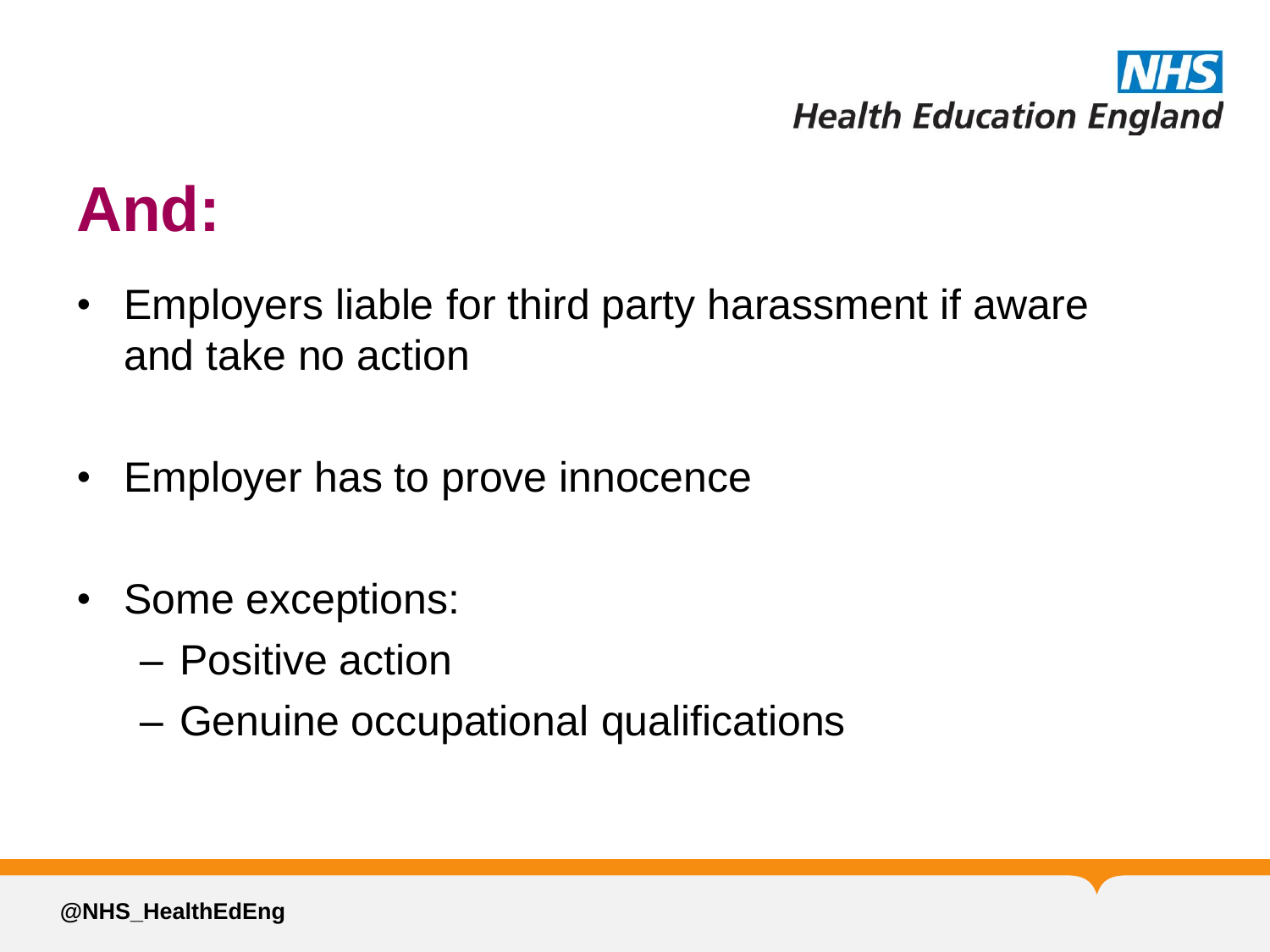# **Health Education England**

# **Section 149**

- Eliminate discrimination, harassment and victimisation
- Advance equality of opportunity
	- Removing or minimising disadvantages
	- Meeting individual needs
	- Encouraging participation in public life
	- Ensuring that reasonable adjustments are made
- Foster good relations
	- Tackling prejudice, promoting understanding.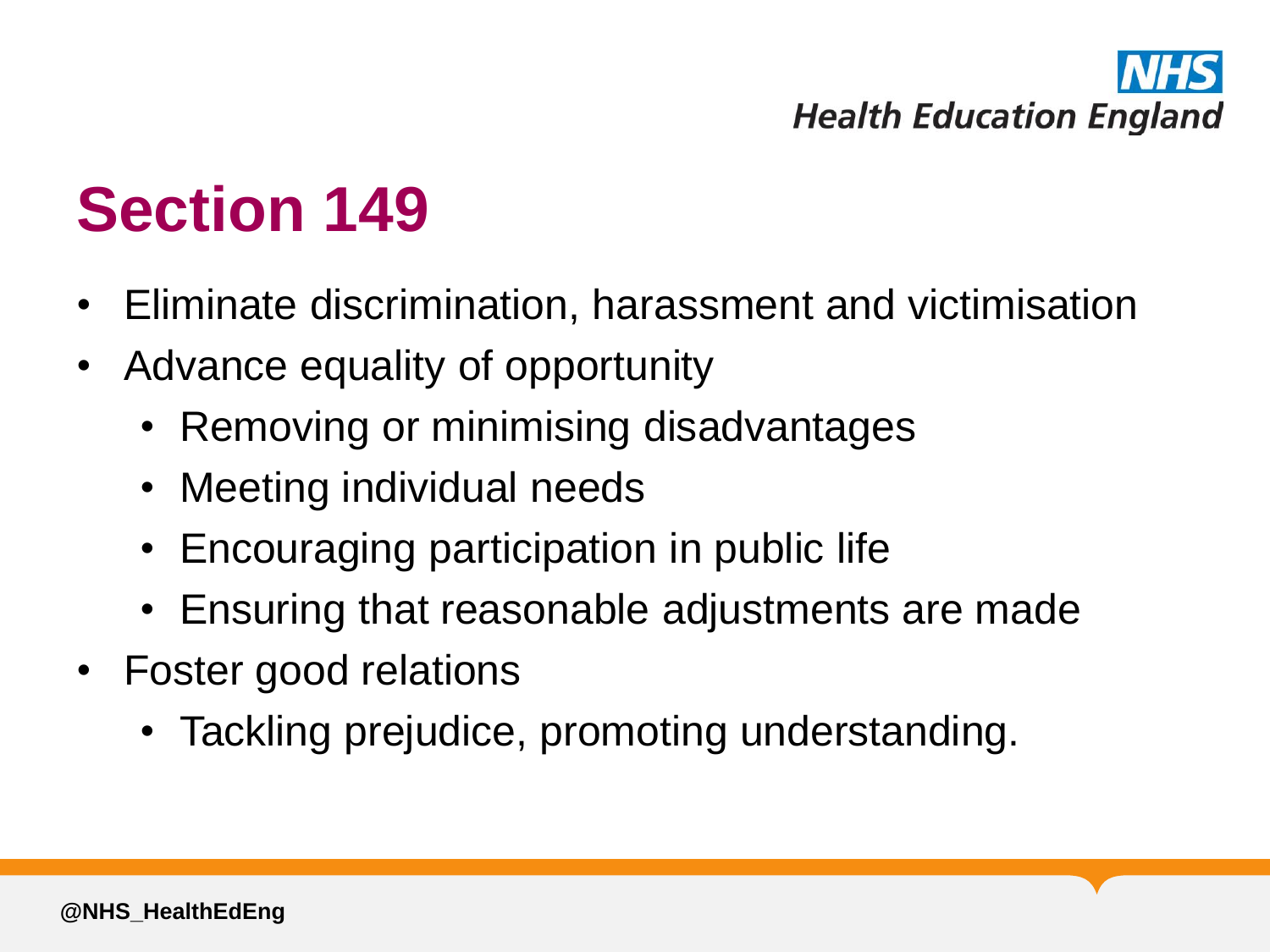

# **Exercise 1: What does this mean for you as a trainer?**

• In pairs, describe to each other an occasion when you have done one or more of those things with regard to a trainee

(Five minutes each way - Remember before you start to spend a minute telling each other:

- Who you are
- Where you work
- Any special interests inside or outside medicine
- What you would be if you were not a doctor)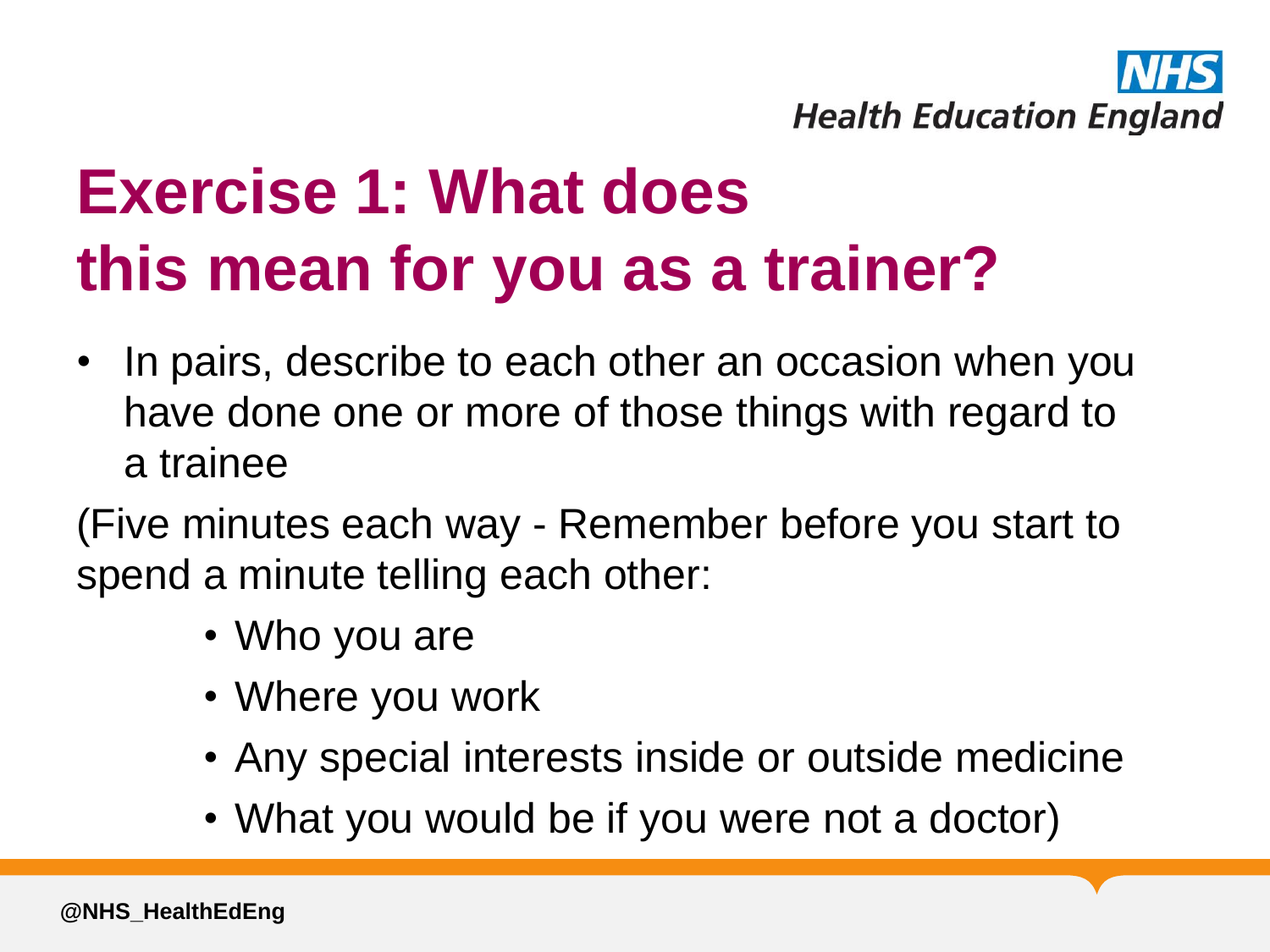

## **The challenge for us**

- Increasingly diverse workforce
- Non-diverse patient group (for much of our area)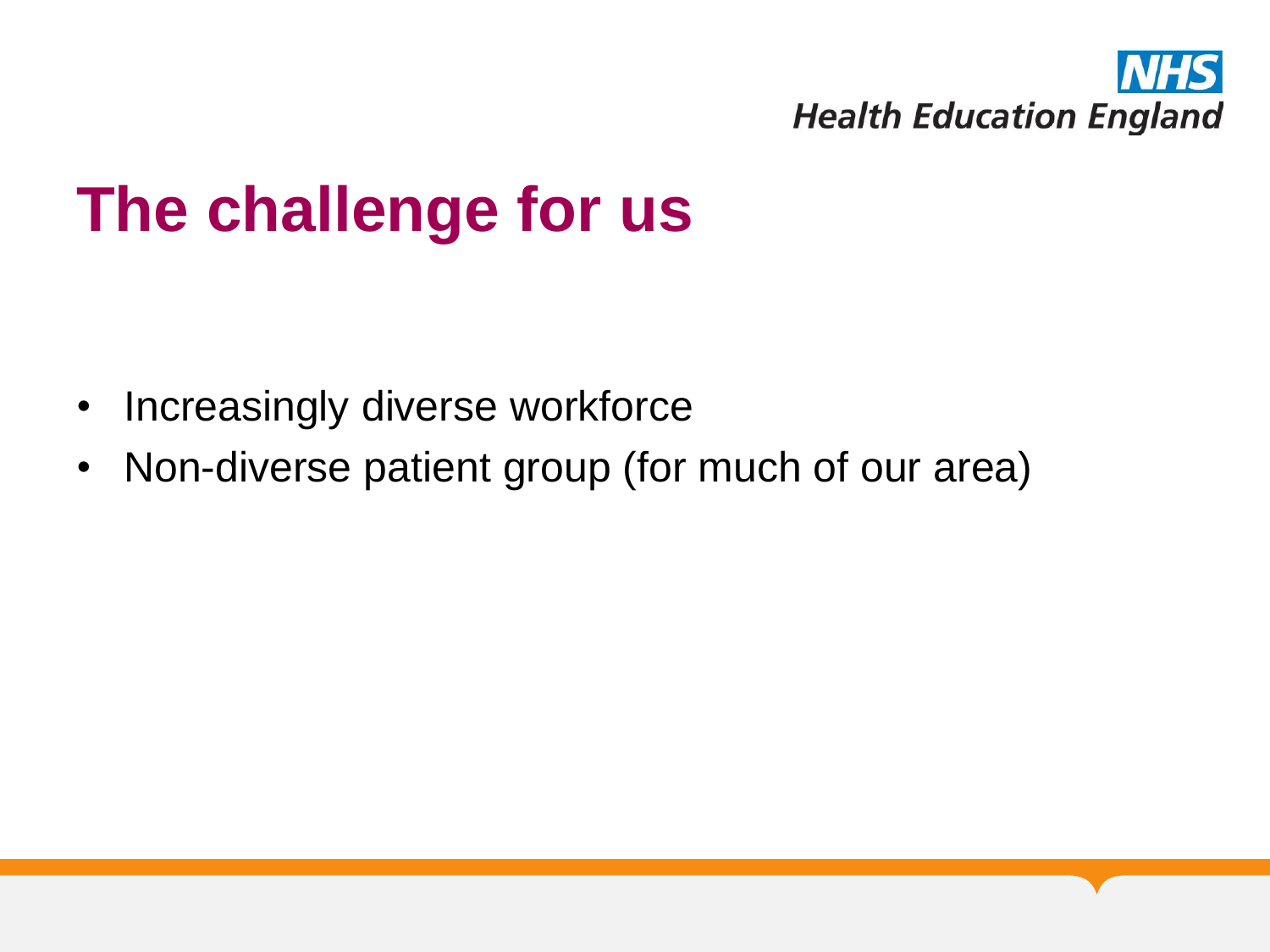



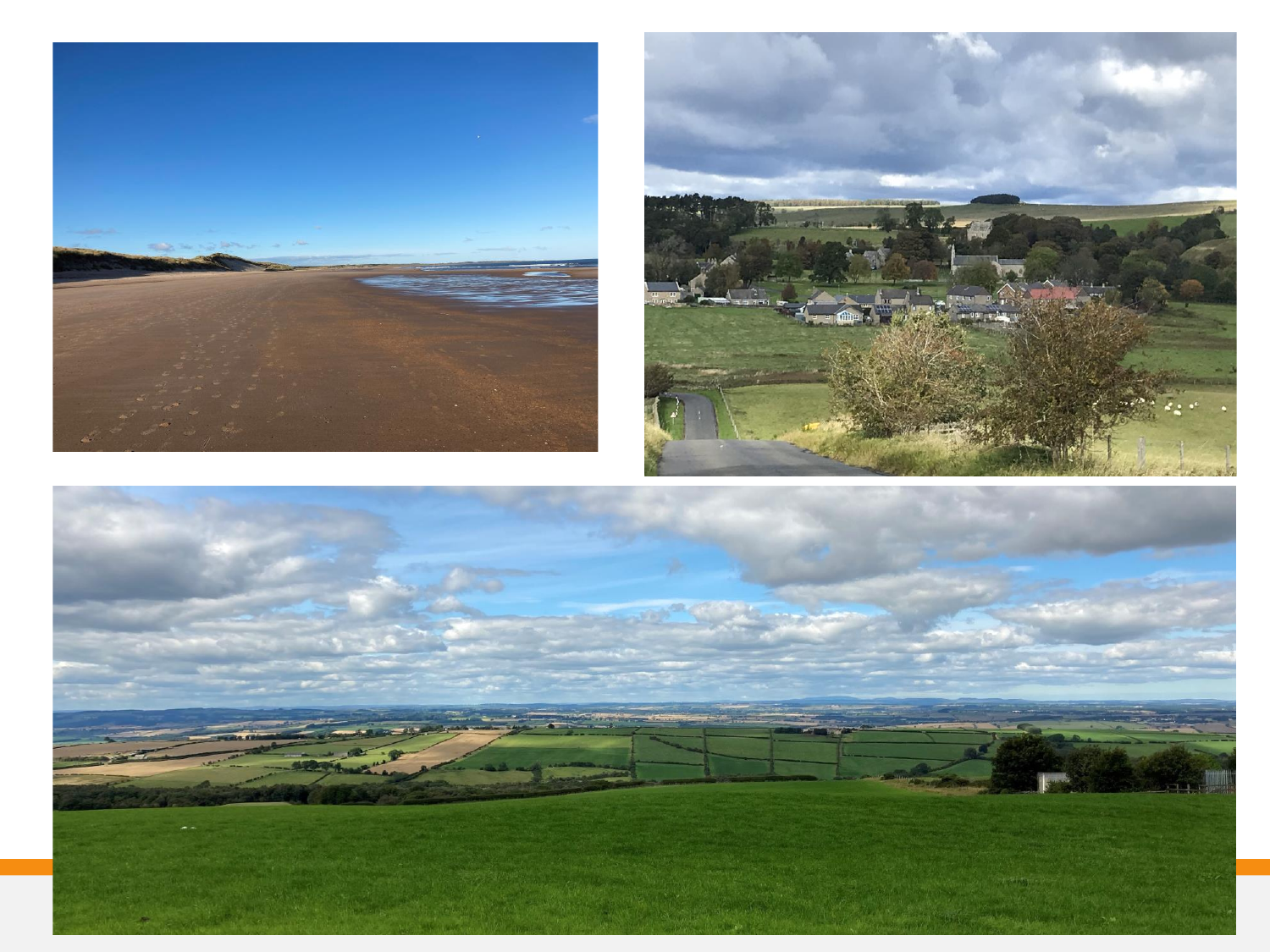

# **Diverse but not homogenous**

- Most ethnically diverse region London (44.9% White British) followed by W Midlands (79.2%)
- Least ethnically diverse: North East (93.6% White British) and Wales (93.2%)
- Highest percentages identifying as Asian London (18.5%) and West Midlands (10.8%)
- Lowest in the South West (2.0%) and Wales (2.3%)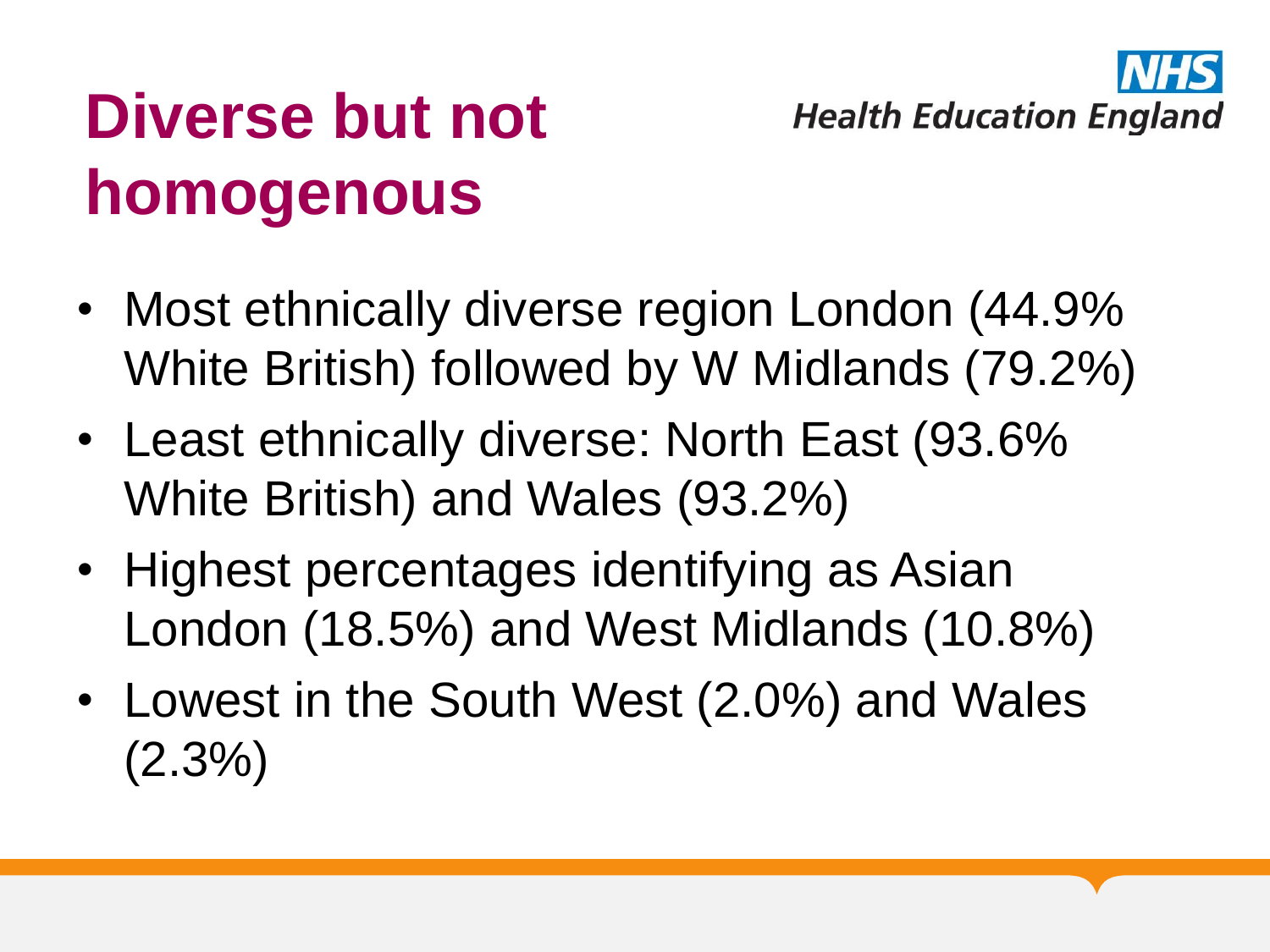**Source: https://www.ethnicity[facts-figures.service.gov.uk/](https://www.ethnicity-facts-figures.service.gov.uk/)**



- Highest percentages of the Black population London (13.3%) and the West Midlands (3.3%)
- Lowest North East (0.5%) and Wales (0.6%)
- Highest percentage of Mixed ethnicity London (5.0%) and the West Midlands (2.4%)
- Lowest North East (0.9%) and Wales (1.0)
- % living in an urban location general population
	- $\cdot$  81.5%,
- Pakistani Bangladeshi and Black African
	- 99.1%, 98.7%, 98.2%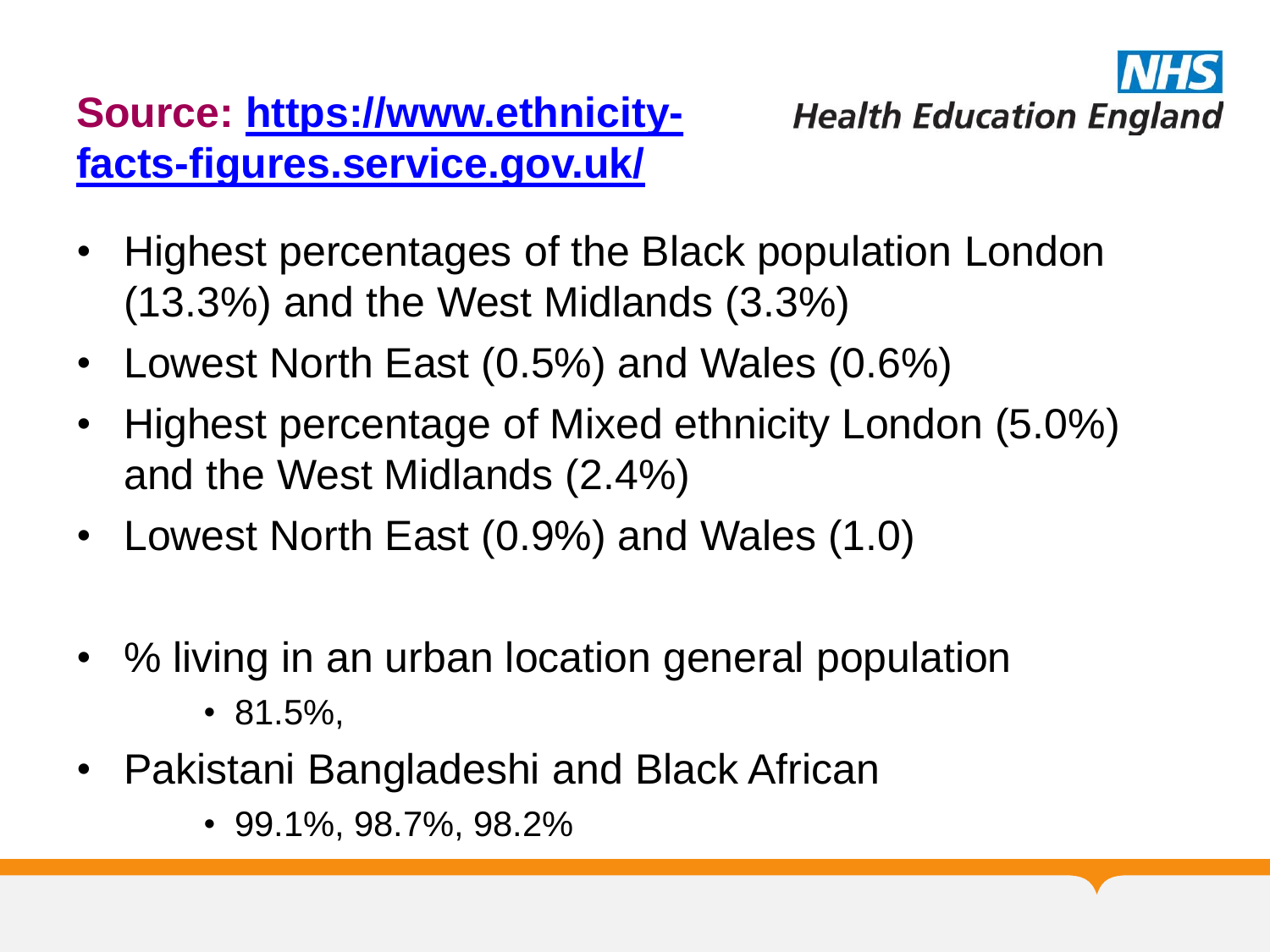#### **Exercise 2**



- Discuss in threes what effect this reality has upon your trainee?
- Given that it would be prejudicial to assume that they struggle, how do you explain to your trainee how to work with patients who are different from them?

(Remember to start by spending a minute telling each other:

- Who you are
- Where you work
- Any special interests inside or outside medicine
- What you would be if you were not a doctor)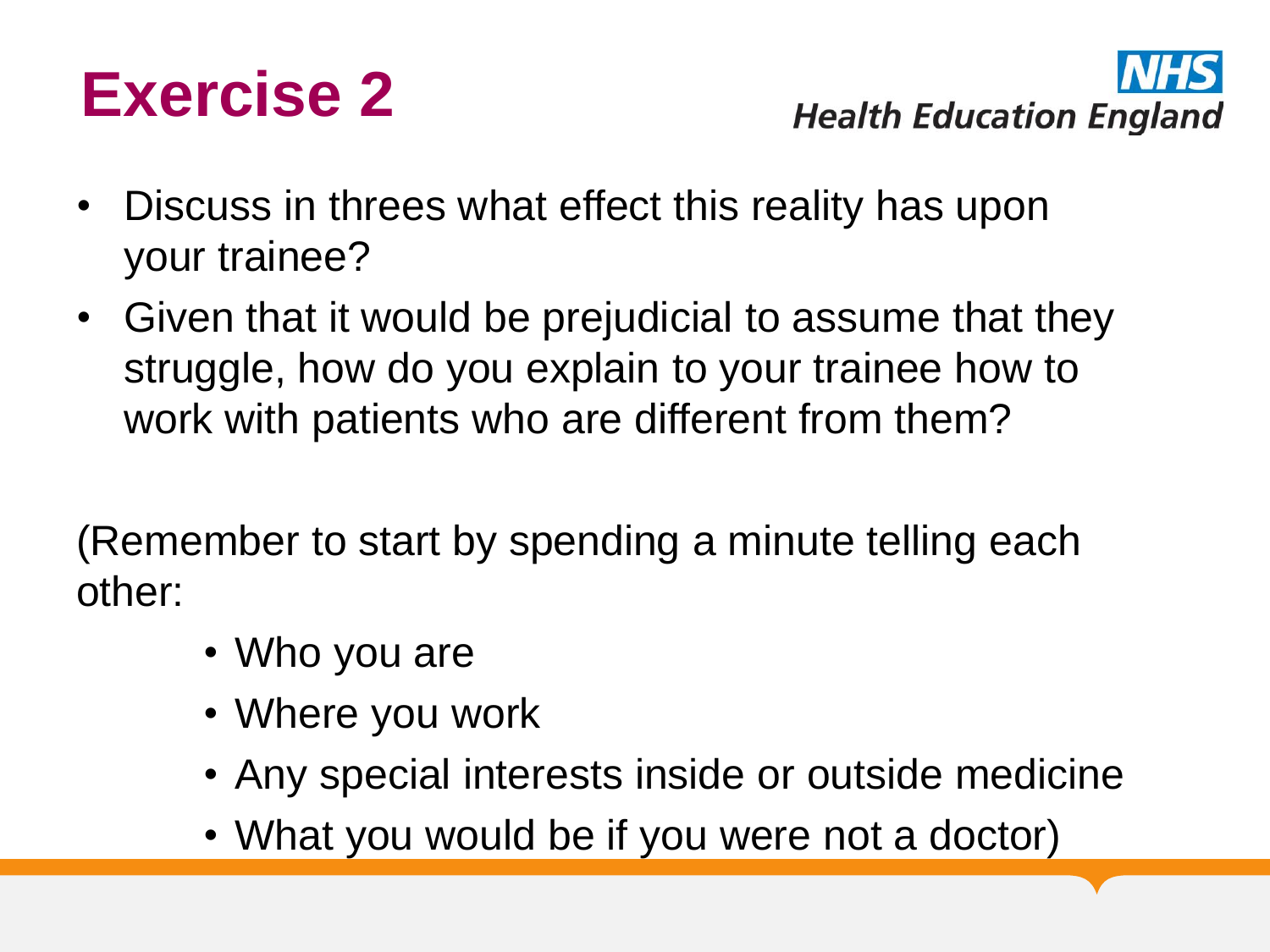| <b>Local authority</b>      | % White Position |     |
|-----------------------------|------------------|-----|
| Newham                      | 29               |     |
| <b>Brent</b>                | 36.3             |     |
| <b>Harrow</b>               | 42.2             | 3   |
| Redbridge                   | 42.5             | 4   |
| <b>Tower Hamlets</b>        | 45.2             | 5   |
| Slough                      | 45.7             | 6   |
| Ealing                      | 49               |     |
| Leicester                   | 50.5             | 8   |
| <b>Hounslow</b>             | 51.4             | 9   |
| <b>Waltham Forest</b>       | 52.2             | 10  |
| <b>County Durham</b>        | 98.2             | 165 |
| Herefordshire, County of    | 98.2             | 166 |
| Caerphilly                  | 98.3             | 167 |
| Northumberland              | 98.4             | 168 |
| Powys                       | 98.4             | 169 |
| <b>Blaenau Gwent</b>        | 98.5             | 170 |
| <b>Cumbria</b>              | 98.5             | 171 |
| Flintshire                  | 98.5             | 172 |
| <b>Redcar and Cleveland</b> | 98.5             | 173 |
| <b>Isles of Scilly</b>      | 98.8             | 174 |

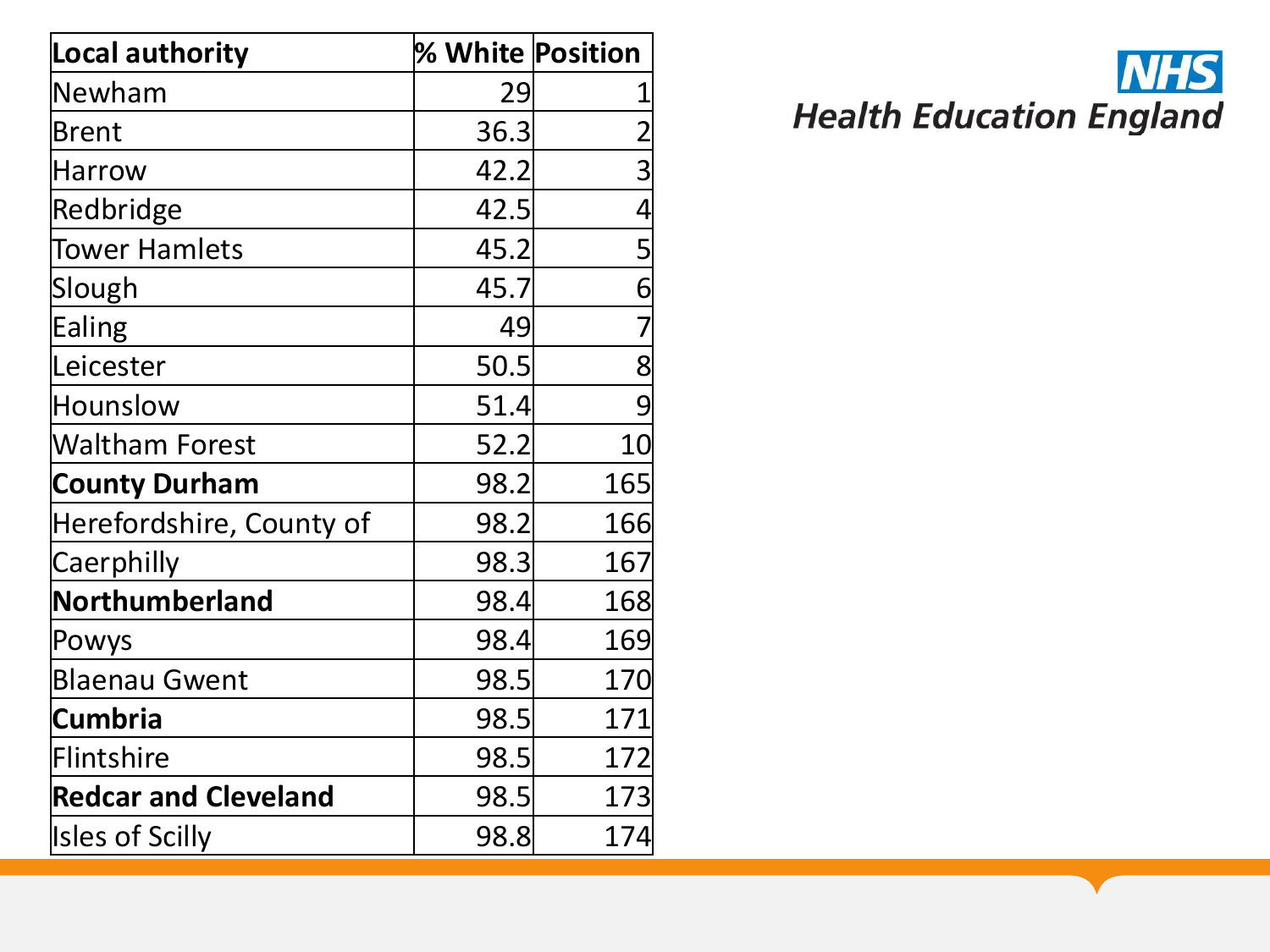

# **Discrimination**

- Direct
- Indirect
- Harassment
- Bullying
- Victimisation
- Unwitting
- Institutional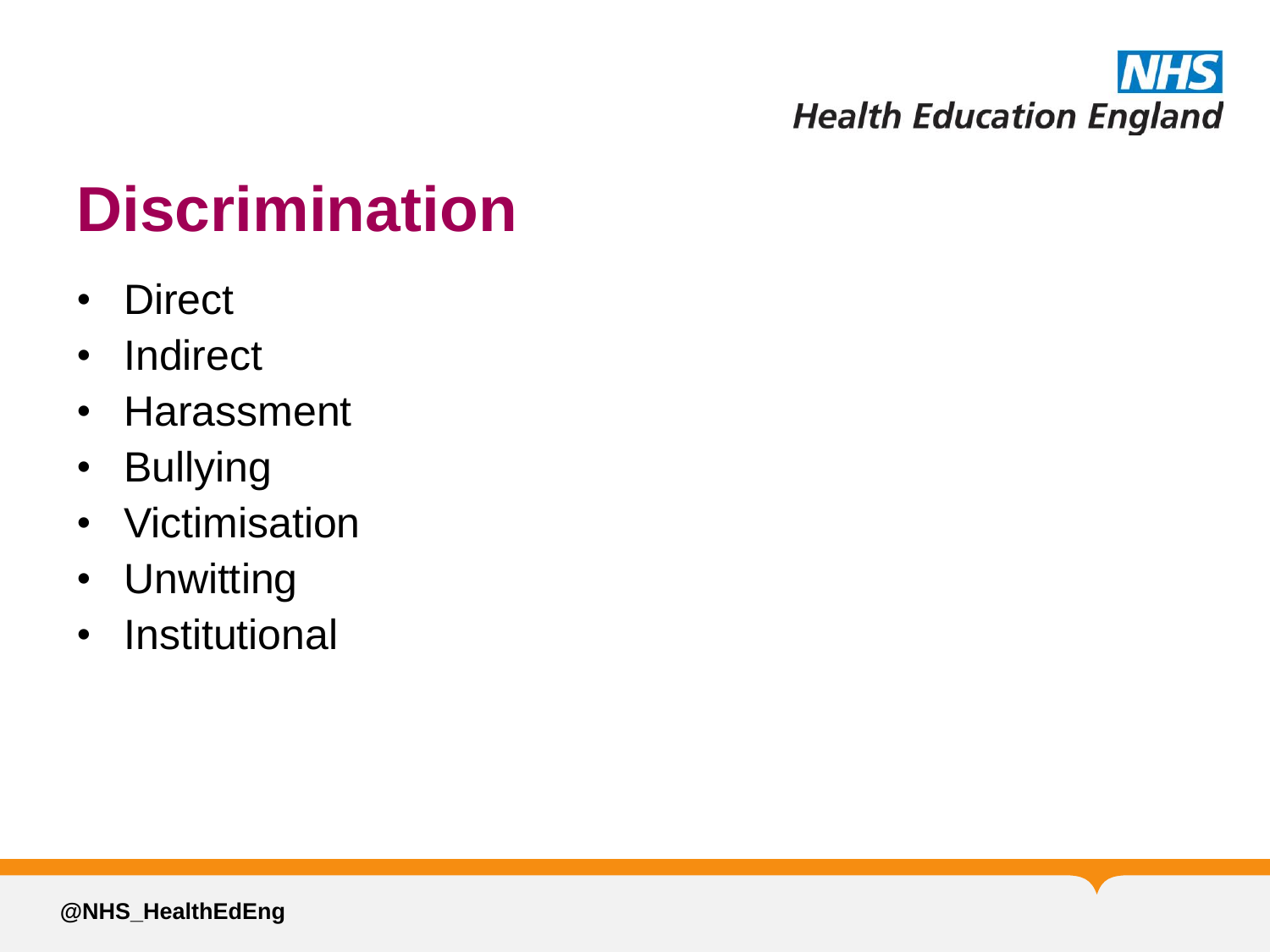

## **Okay, so we think we are not overtly discriminatory, but…**

- What about microaggressions?
- Definition:
	- indirect, subtle, or unintentional discrimination against members of a marginalized group.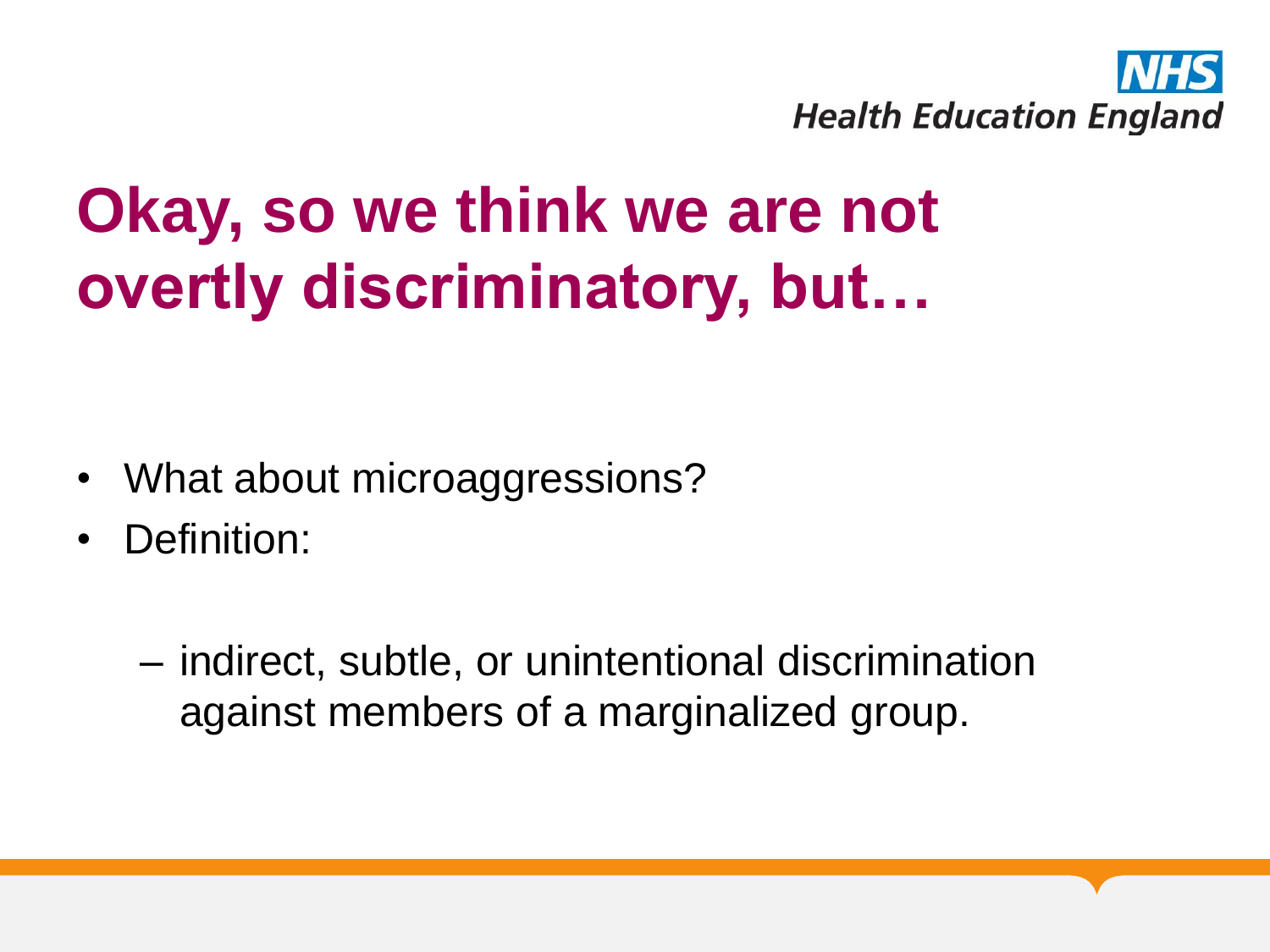

## **Exercise 3 – on being excluded**

- In pairs, describe to your partner a time when you have felt excluded
- How did it make you feel?

(Five minutes each way - Remember before you start to spend a minute telling each other:

- Who you are
- Where you work
- Any special interests inside or outside medicine
- What you would be if you were not a doctor)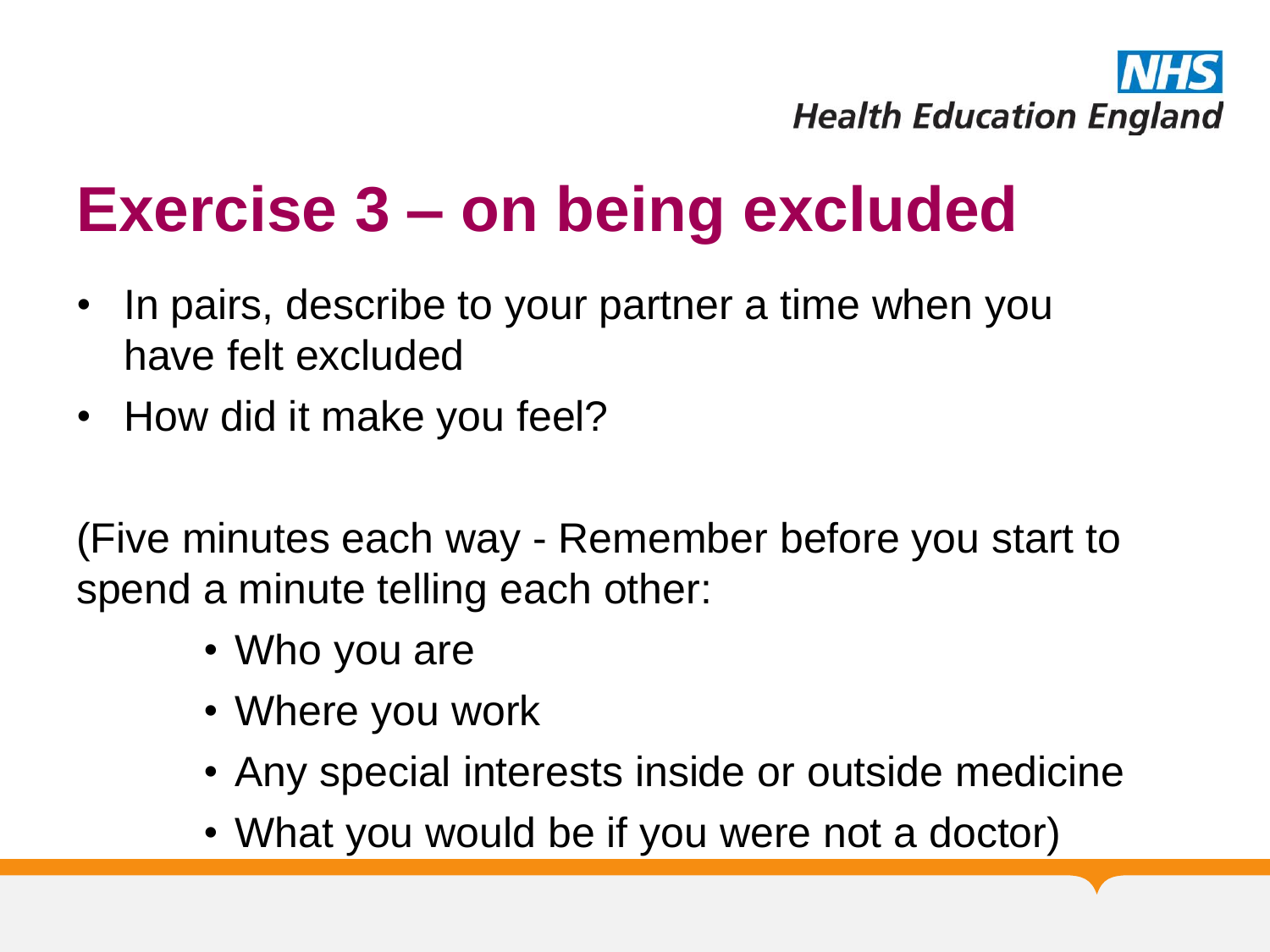# **Micro behaviours include...**<br>Health Education England



| <b>Checking emails,</b><br>typing or texting<br>during a face-to-face<br>conversation | <b>Consistently</b><br>mispronouncing<br>a person's name                                                                       | A group of employees<br>go out for coffee /<br>drinks after work and<br>consistently exclude<br>the same person |  |  |
|---------------------------------------------------------------------------------------|--------------------------------------------------------------------------------------------------------------------------------|-----------------------------------------------------------------------------------------------------------------|--|--|
|                                                                                       |                                                                                                                                |                                                                                                                 |  |  |
| <b>Interrupting a person</b><br>mid-sentence                                          | <b>Avoiding eye</b><br>contact / making<br>eye-contact only<br>with one gender<br>whilst talking to a<br>mixed gender<br>group | <b>Dismissing ideas</b><br>from someone less<br>senior / less<br>experienced                                    |  |  |
|                                                                                       |                                                                                                                                |                                                                                                                 |  |  |
| <b>Taking more</b><br>questions from one<br>gender over another                       | <b>Being left off a list</b>                                                                                                   | <b>Taking credit for</b><br>someone else's idea                                                                 |  |  |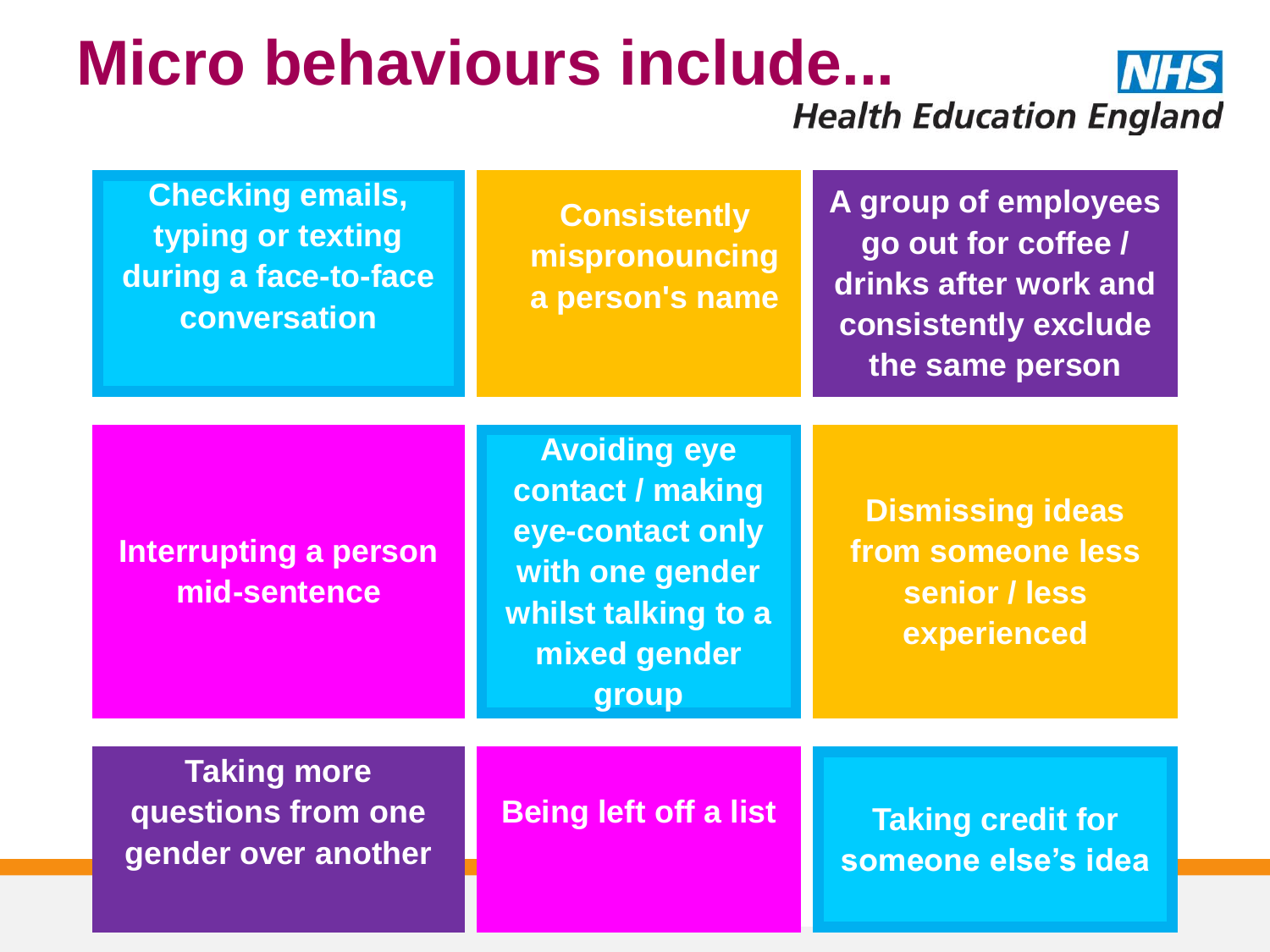# **NHS**<br>Health Education England

| <b>Continually turning up</b><br>late to meetings                                                                                | <b>Introducing one colleague</b><br>with glowing accolades,<br>the other with just a name                                           | <b>Using acronyms</b><br>others don't<br>understand                   |
|----------------------------------------------------------------------------------------------------------------------------------|-------------------------------------------------------------------------------------------------------------------------------------|-----------------------------------------------------------------------|
| Not being introduced at<br>a meeting, or receiving<br>less of an introduction<br>in comparison to the<br>introductions of others | <b>Cutting down ideas before</b><br>they can be considered, or<br>giving greater weight to the<br>same idea presented by<br>another | <b>Clock watching</b><br>when someone<br>is speaking                  |
|                                                                                                                                  |                                                                                                                                     |                                                                       |
| <b>Continuing a</b><br><b>conversation without</b><br>acknowledging the<br>presence of the<br>"outsider"                         | <b>Hovering over someone in</b><br>a controlling manner                                                                             | <b>Turning your</b><br>back on<br>someone when<br>speaking to<br>them |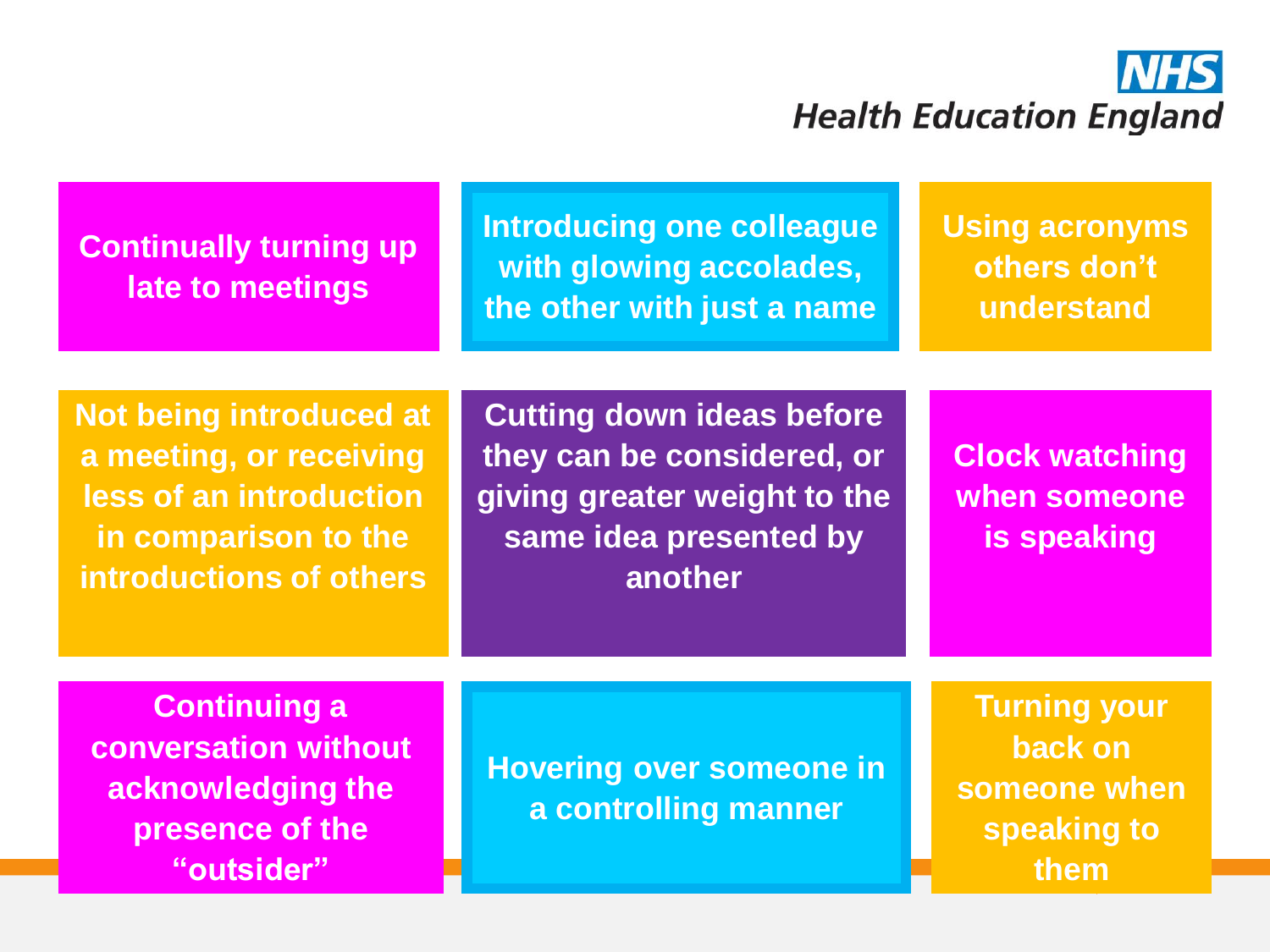|                                                                |                                                                                     | <b>Health Education England</b>                         |
|----------------------------------------------------------------|-------------------------------------------------------------------------------------|---------------------------------------------------------|
| <b>Saying good</b><br>morning to<br>everyone but one<br>person | <b>Repeatedly</b><br>ignoring the<br>existence of a<br>colleague in the<br>elevator | <b>Finishing someone</b><br>else's sentence             |
| <b>Talking over</b><br>someone                                 | <b>Rolling eyes when</b><br>someone speaks                                          | <b>Sharp intake of</b><br>breath when<br>someone speaks |
| <b>Smug / smirky</b><br>smile when<br>someone's talking        | <b>Whispered</b><br>conversation<br>between a few<br>people in a larger             | <b>Sighing whilst</b><br>someone is talking             |

**group**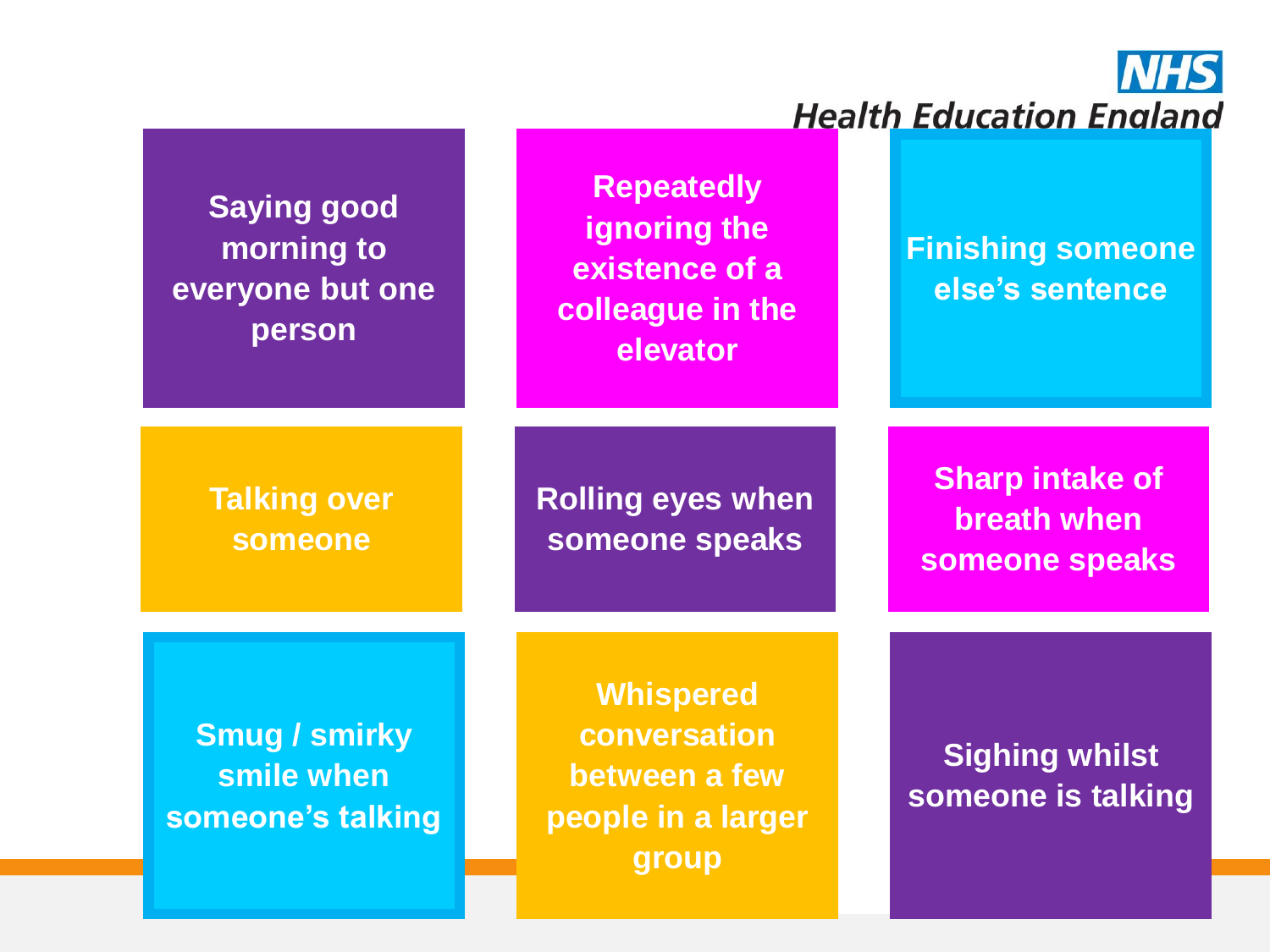

#### **Are you sure??**

- Are you sure you are not doing any of them?
- COFFEE / TEA / SEE YOU IN 10 MINUTES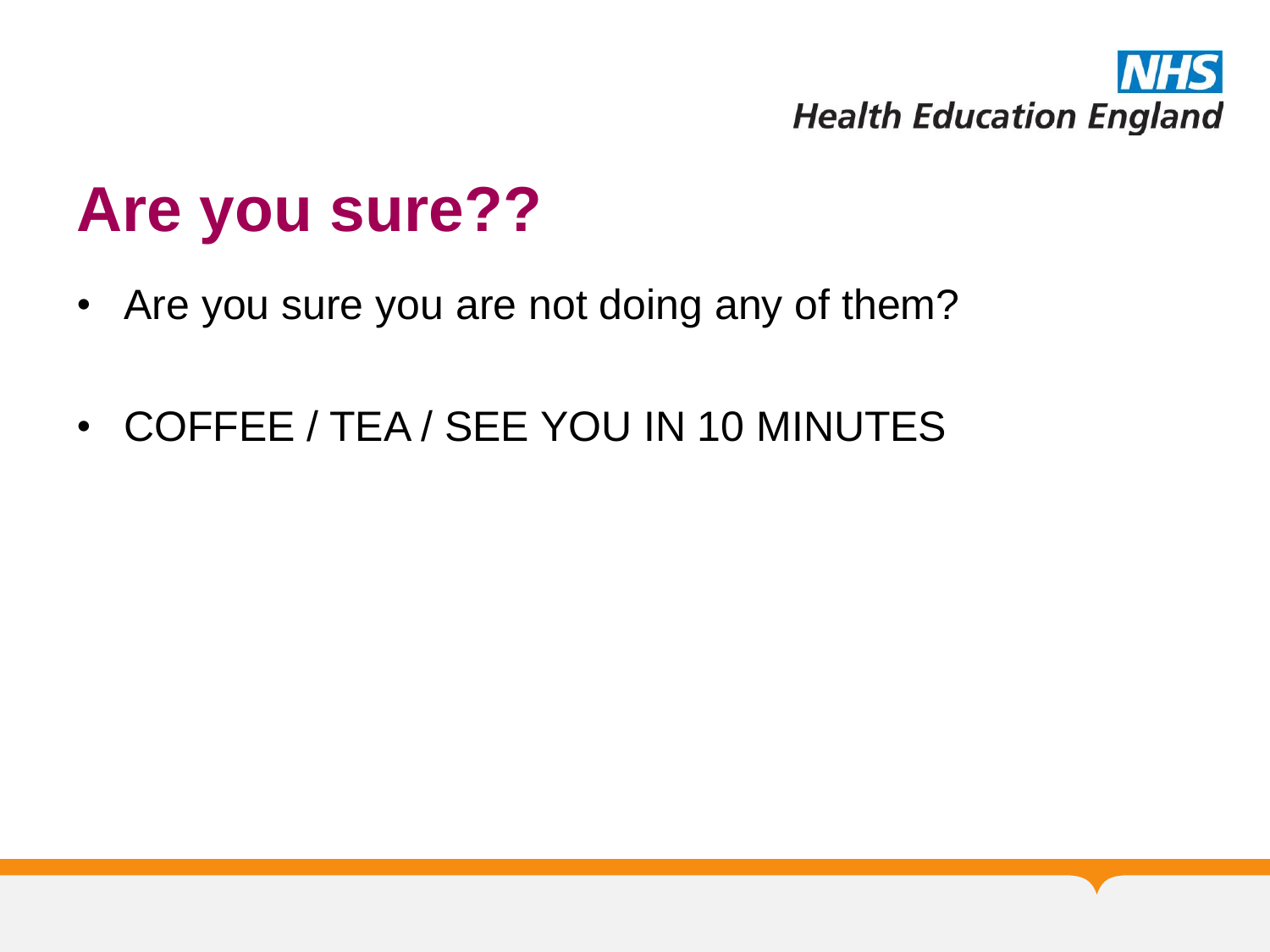

### **What do you believe – exercise 4**

• In pairs describe (and discuss) what you believe in.

(Five minutes each way - Remember before you start to spend a minute telling each other:

- Who you are
- Where you work
- Any special interests inside or outside medicine
- What you would be if you were not a doctor)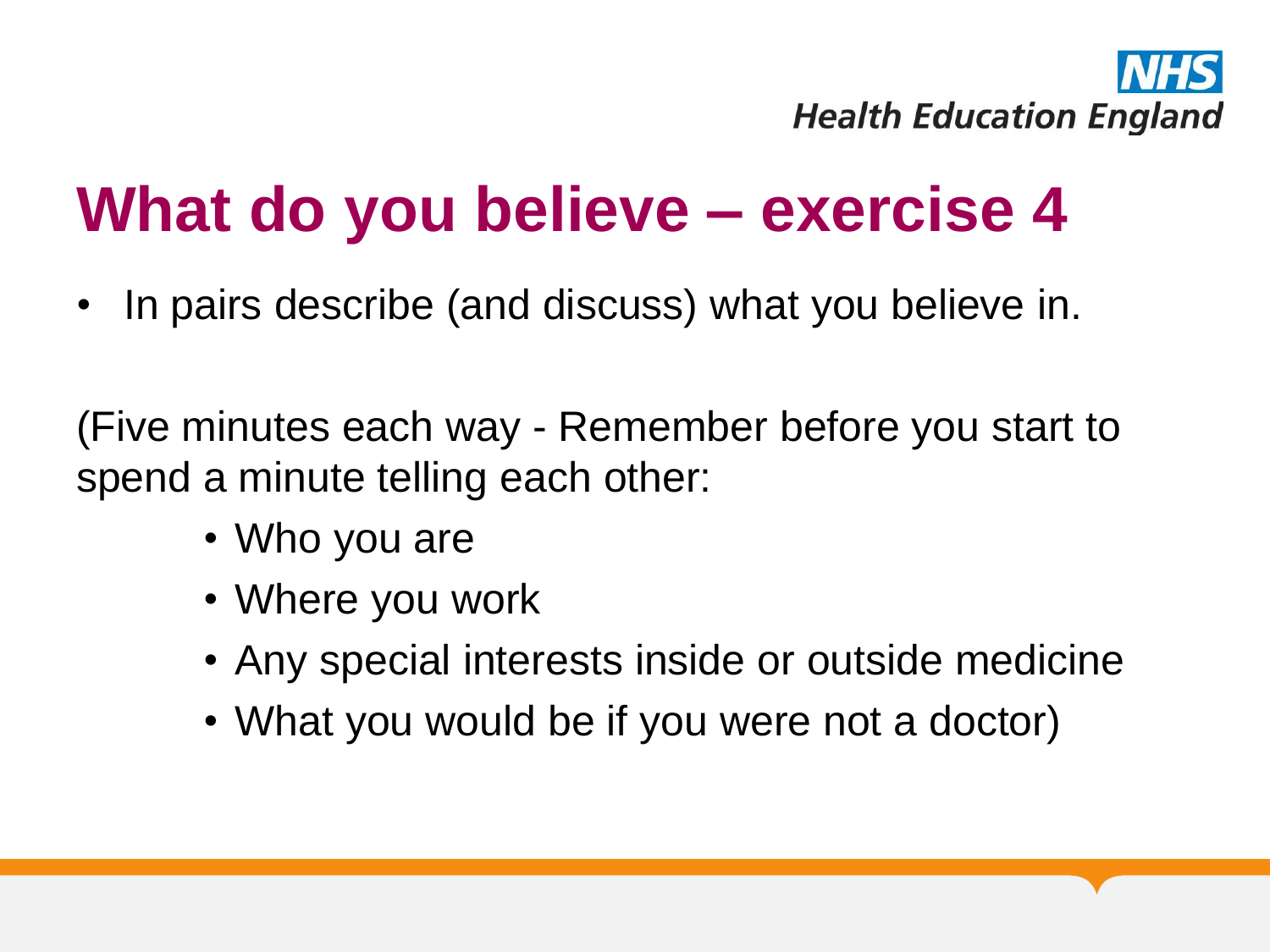

## **And now for something topical…**

• But first take a moment

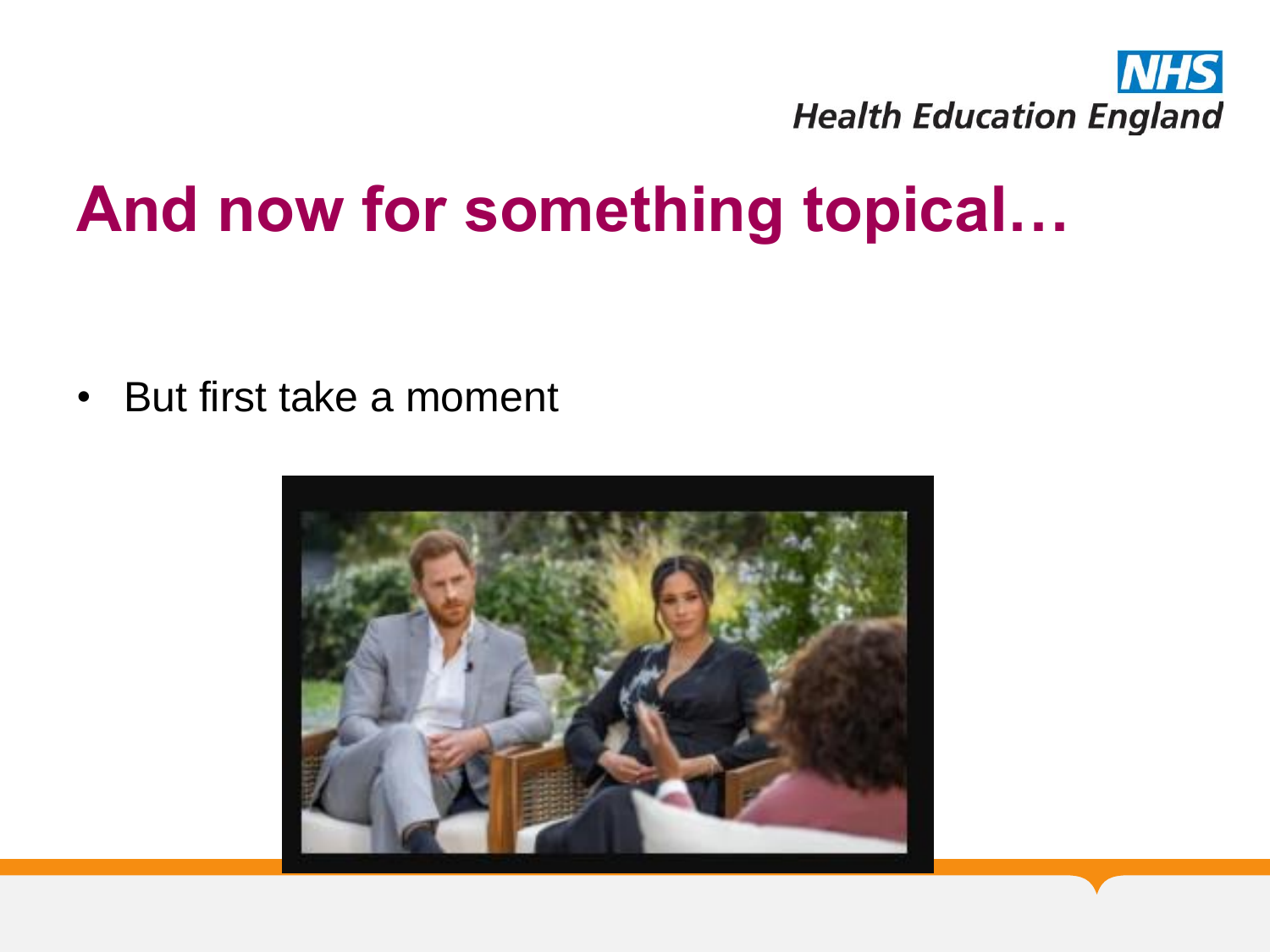## **Exercise 5**

- What do you see?



- What do you make of one response?
- How do you feel about the press's portrayal of the situation (see HM 2021)?
- Does that view differ from the practice admin team's?
- How does that affect the trainee?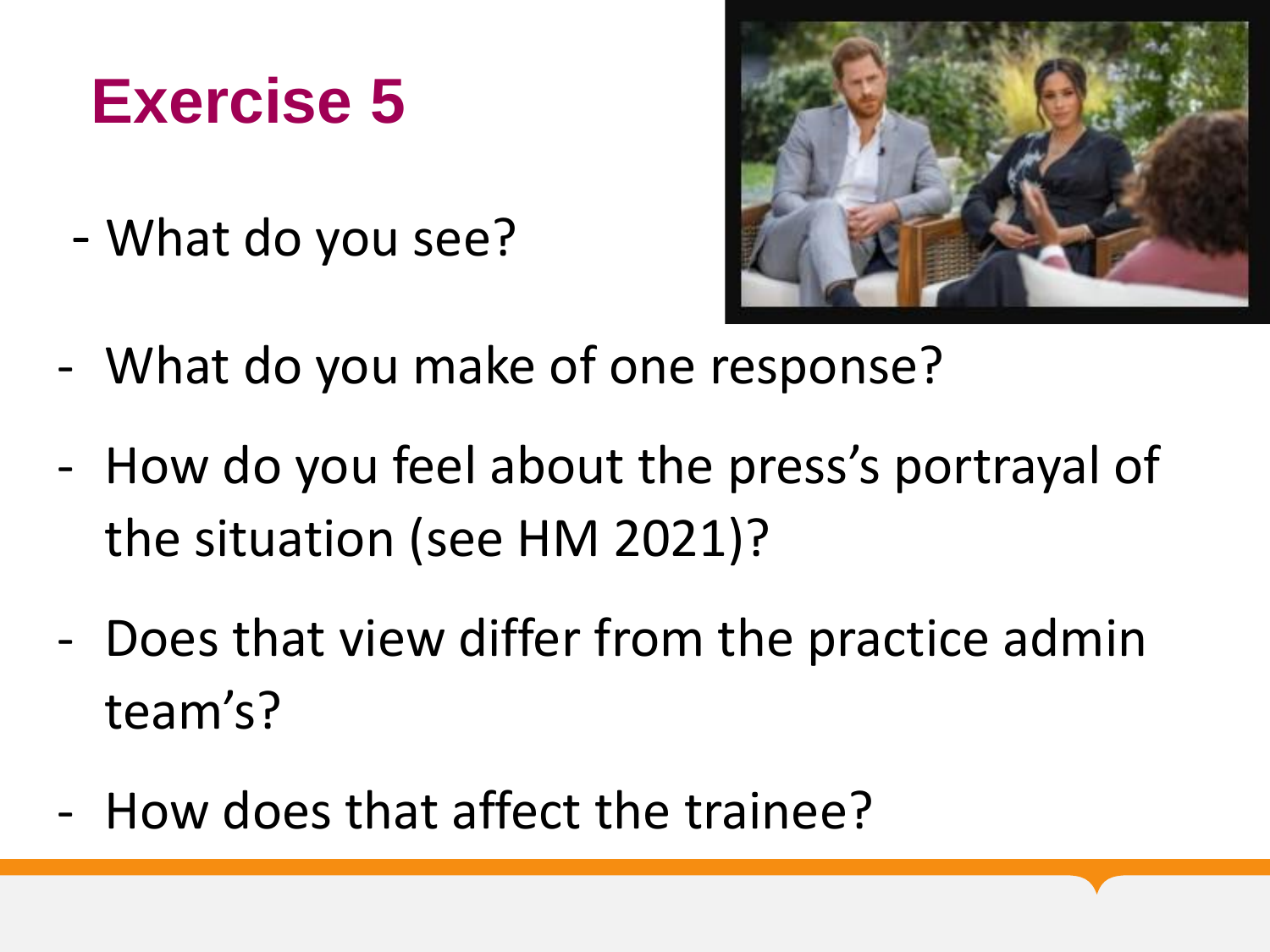

## **Exercise 6**

- Take a moment to read this article: [https://www.theguardian.com/society/202](https://protect-eu.mimecast.com/s/sUwLC7p28TWM6PxhW_DzK?domain=theguardian.com) 1/mar/14/cases-like-everards-notincredibly-rare-police-must-admitit?CMP=Share iOSApp Other
- Then discuss, especially the last paragraph